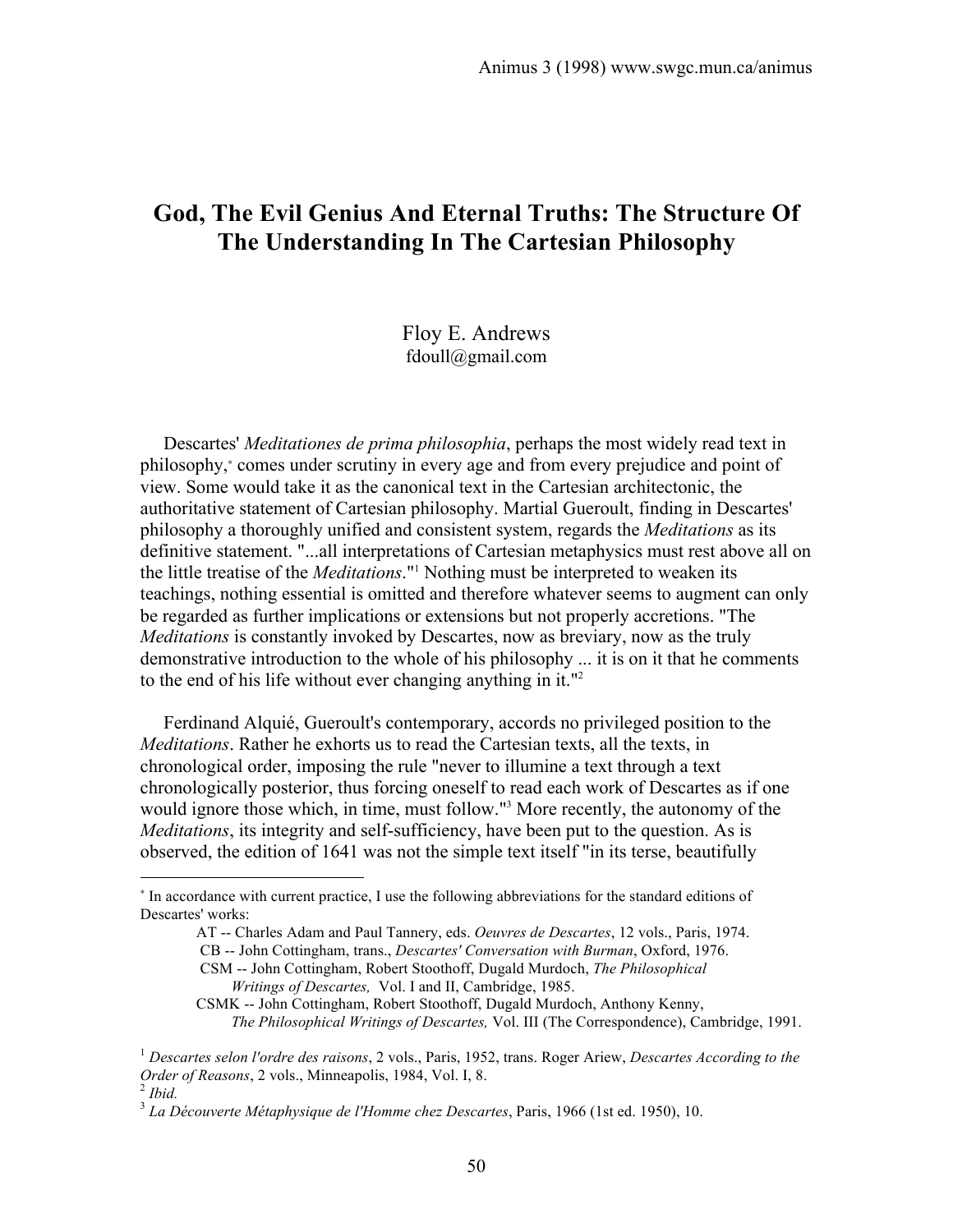wrought six movements" but "a compendium: introductory remarks that set the text in relation to questions already raised about the *Discourse* four years earlier, the six meditations themselves, and then objections from other scholars, together with the author's replies to those objections."4 Jean-Luc Marion would find the integrity in just such a compendium:

... the strict corpus of the six meditations ought to be read, indissolubly, as an ensemble of replies to the scattered objections made to the *Discourse on Method* and as a text itself destined from the first - even before its (regular) publication - to be submitted to objections, to which Descartes would reply. Not only would it be illegitimate to read the *Meditations* in abstraction from the *Objections* and *Replies*, with which they intentionally form an organic whole, but it would also be wholly illegitimate to read them otherwise than as replies to the objections evoked by the *Discourse on Method*. Far from being soliloquy or solipsism, Cartesian thought, in so far as it obeys the logic of argumentation, is inscribed in its very origin in the responsorial space of dialogue. $5$ 

 More troubling for a just appraisal of the purpose and import of the *Meditations* is the charge of subterfuge and insincerity: the work as read by some commentators does not represent Descartes' true doctrine and therefore is not to be taken at its word. Perhaps this misrepresentation is unintended and simply a function of having to express his thoughts in the language of medieval scholasticism, as Heidegger thought<sup>6</sup>; but perhaps there is a more sinister reason, a deliberate deception. Charles Adams, co-editor of *Oeuvres*, wrote that Descartes' metaphysics is "a drape to cover the goods", $\frac{7}{1}$  that is, his scientific work; Stephen Gaukroger in his recent intellectual biography of Descartes holds that the *Meditations* is "subterfuge", not a genuine metaphysics but arguments for a particular audience, utilizing their categories and methods, for the purpose not of elucidation but

 $\frac{1}{4}$  Roger Ariew and Marjorie Grene eds., *Descartes and his Contemporaries: Meditations, Objections, and Replies*, Chicago, 1995.

<sup>&</sup>lt;sup>5</sup> "The *Objections* in Cartesian Metaphysics" in Ariew and Grene, 19-20. One is reminded here of the scholastic dialectic which reached full development in the literary form of *quaestiones*. Marion characterizes Descartes' argumentative technique as "theses, objections, replies", *ibid.*, n.26. Against this, Descartes reminds us, "this is why I wrote `Meditations' rather than `Disputations', as the philosophers have done, or `Theorems and Problems', as the geometers would have done. In so doing I wanted to make it clear that I would have nothing to do with anyone who was not willing to join me in meditating and giving the subject attentive consideration." *Rep. II Obj.*, AT vii, 157; CSM, II, 112. Although *quaestiones* clearly differ from *disputationes*, the remarks of Descartes could apply, *mutatis mutandis,* to Marion's "theses, objections, replies" model. Interestingly, Stephen Gaukroger, "The Sources of Descartes' Procedure of Deductive Demonstration in Metaphysics and Natural Science" in John Cottingham ed., *Reason, Will and Sensation: Studies in Descartes' Metaphysics*, Oxford, 1994, 47-60, thinks Descartes' procedure has definite parallels with the *disputationes* model, in spite of Descartes' protestations. <sup>6</sup> *Nietzsche* IV, trans. D.F. Krell, San Francisco, 1982, 115: "Again, Descartes himself offers a superficial

and inadequate interpretation of *res cogitans*, inasmuch as he speaks the language of the doctrines of medieval scholasticism...", and other similar comments, *passim*. <sup>7</sup>

 $7$  AT xii, 306.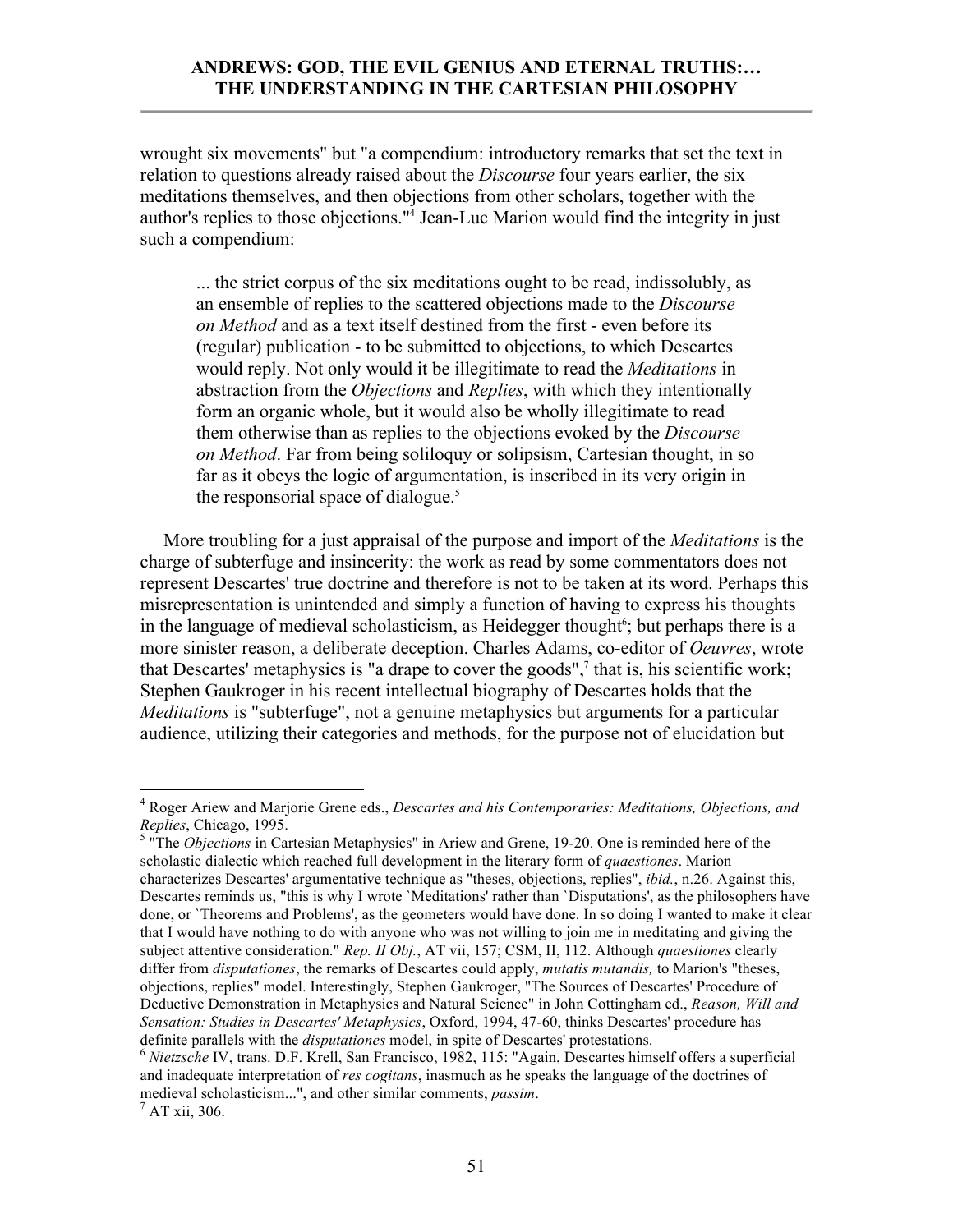obfuscation.8 Hiram Caton is far more severe: not only was Descartes' metaphysical justification of science redundant and hence was done only to secure the acceptance of an unsuspecting religious and political audience assumed to be hostile to it, but he actually employed arguments patently invalid to prove God's existence for the purpose of undermining the intellectual grounds for theism. To achieve this, Caton says, Descartes employs "double-talk" (mollifying the authorities in the language of their familiar prejudices while revealing its true meaning only to those strong minds for whom it was intended), dissimulation and the use of arguments which would conciliate Aristotelians while at the same time destroy the foundations of their philosophy.<sup>9</sup>

 Finally there is Louis Loeb: more cautious than Caton, he recognizes the difficulties of sustaining an interpretation of a work under a hypothesis of dissimulation -- difficult, he grants, but not impossible. Writing under the assumption that Descartes is lying, he offers what he thinks is a coherent account under such an assumption. It begins with the observation that everyone admits, or should admit, the so-called "circle" in the proof that "what is clear and distinct is true", as well as the "notorious weakness" in the proofs for the existence of God in Meditation 3; then he adds the suggestion that Descartes was aware of the deficiencies in the argument, that is, that he didn't accept the proofs himself, and this because he saw no need of a guarantee that "what is clear and distinct is true". The two arguments for the existence of God in Meditation 3 were constructed simply as appeasement. Loeb's argument is intended to show that there can be a unified explanation under a dissimulation hypothesis, and thus to elevate, as he says, the dissimulation hypothesis as a legitimate interpretation of Descartes.<sup>10</sup> Although the interpretations of Caton and Loeb might seem extreme, it is commonplace to find elements of the `dissimulation' hypothesis in current literature on Descartes, especially from those whose interest is in Descartes' scientific work, for frequently these scholars themselves see no need for a foundation for Descartes' scientific work.

 But there are certain pertinent biographical details. In late 1630, Descartes wrote to Mersenne of a "little treatise of Metaphysics, which I began in Friesland, in which I set out principally to prove the existence of God and of our souls when they are separate from the body..."[To Mersenne, 25 Nov. 1630. CSMK 29; AT i, 182] This is the first extant reference to a metaphysical treatise, although earlier in the year he had written that all men have an obligation to use their reason principally to know God and to know themselves, and then he added, "That is the task with which I began my studies; and I can say that I would not have been able to discover the foundations of physics if I had not looked for them along this road."[To Mersenne, 15 Apr. 1630, CSMK 22, AT i, 144] Descartes' preoccupation with such metaphysical questions and its relation to his physics

<sup>8</sup> *Descartes, an Intellectual Biography*, Oxford, 1995, 12. <sup>9</sup> *The Origin of Subjectivity: an Essay on Descartes*, New Haven, 1973, Chap. 1 and 4, esp. 10-20, 104-8, 118-30. 10 "Is there Radical Dissimulation in Descartes' *Meditations?*" in *Essays on Descartes' Meditations*, ed. A.

Rorty , Berkeley, 1986, 243-270; and "Was Descartes Sincere in His Appeal to the Natural Light?", *Journal of the History of Philosophy*, Vol 26 (1988), 377-406.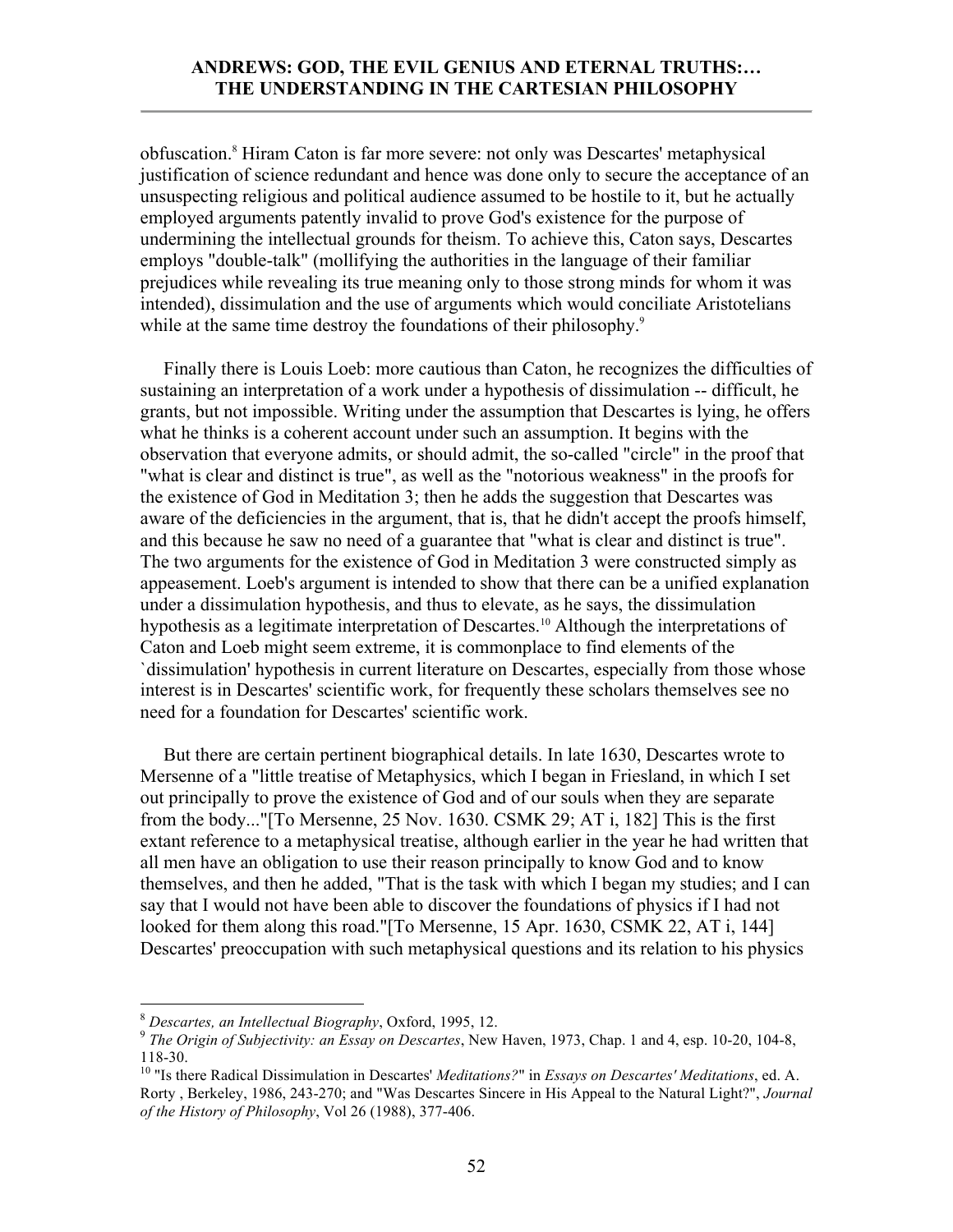from at least 1630 is well documented.<sup>11</sup> Equally well known is his own exclusive engagement with mathematical and scientific work which he accomplished in relative obscurity prior to 1629. As he reports himself, "Those nine years [1619 - 1628] passed by, however, without my taking any side regarding the questions which are commonly debated among the learned, or beginning to search for the foundations of any philosophy more certain than the commonly accepted one."[*Discourse* III, CSM I, 126; AT vi, 30] What issue or problem, it might be asked, did he encounter which demanded as response the metaphysics which engaged him from 1629 or 1630?

 There is also from this time Descartes' first statement of the "creation of eternal truths", in a letter to Mersenne, 15 April 1630: "In my treatise of physics I shall discuss a number of metaphysical topics and especially this: that the mathematical truths that you call eternal have been established by God and are completely dependent upon Him, just as any other of His creatures are."12 As Emile Bréhier remarks in his analysis of the doctrine, Descartes first wanted Mersenne to "proclaim it everywhere", but when Mersenne reminded him that such a thesis would meet with opposition from theologians - - there was thought to be a close connection between the question and the production of the Word --, Descartes thereafter suppressed it. "...not a word of it is breathed in the *Discourse*, not in the *Meditations* and *Principles*..."13 In spite of its relative obscurity in the Cartesian corpus, it is a source of considerable debate and prominence in current Cartesian scholarship.

 The "insincerity" thesis in all its forms presumes that Cartesian science needed no such foundation as Descartes is thought to have produced in the *Meditations*, either because it was thought to be already well-founded or because the *Meditations* as a philosophical work is itself a failure. Thus, a rehabilitation of the *Meditations* as authentic Cartesian philosophy must show what was wanting to Cartesian science prior to 1630 when Descartes first indicated he was engaged in "metaphysical studies"; it would show the deepening of the problem of a foundation for a science of nature in the fullblown doctrine of the "creation of eternal truths"; finally it would read the *Meditations* as engaged precisely in the solution of that problem, the *Meditations* providing the foundation for the structure and limits of human understanding. The work then would be seen in its true unity and as canonical -- all other enterprises coming from it as the tree from the roots.

#### **1. The "Crisis" Of 1628-30**

<sup>&</sup>lt;sup>11</sup> See Gaukroger, *an Intellectual Biography*, Chap. 6, "A New Beginning, 1629-30", esp. 195-203. Then there is Descartes' own account in *Discourse*: he reports that he settled in Holland "exactly eight years ago" , that is, in early 1629, and he continues, "I do not know whether I should tell you of the first meditations that I had there..." CSM, 126; AT vi, 31.

<sup>&</sup>lt;sup>12</sup> CSMK, 22-23; AT i, 145.<br><sup>13</sup> "The Creation of Eternal Truths in Descartes's System" in Willis Doney, ed., *Descartes: a Collection of Critical Essays*, New York, 1967, 193.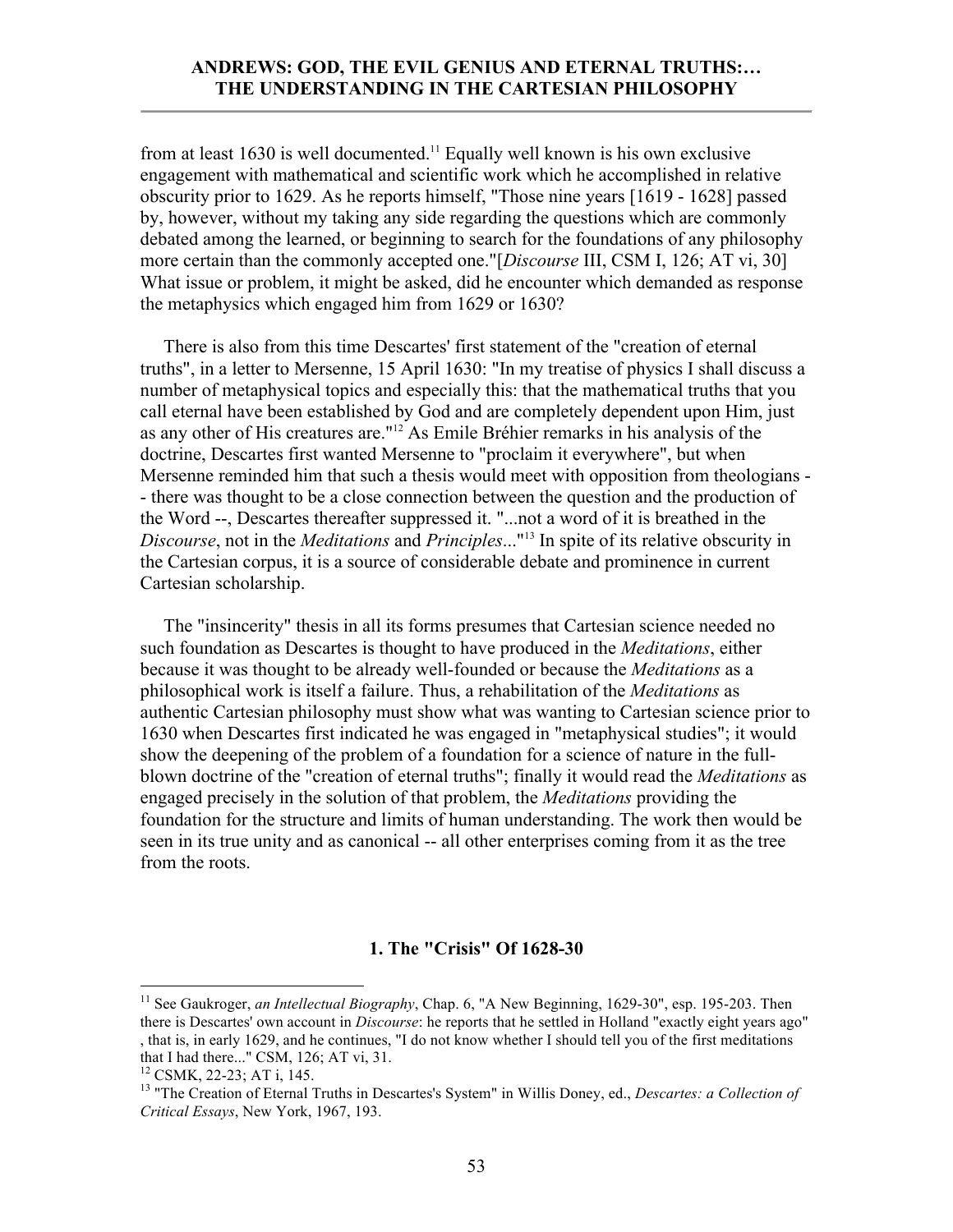"Descartes was a scientist before he was a metaphysician"14-- an incontestable observation. But what moved Descartes from the study of music, mathematics, optics and mechanics to the study of God and the soul, the "metaphysical turn" as Hatfield calls it, is controversial. It had been assumed, following Richard Popkin's work, that Descartes was gripped by the threat of the *crise pyrrhonienne*, the skepticism that was all around him in Paris in that period;<sup>15</sup> "...the evidence of the autobiographical sections of the *Discours* and of Descartes' letters, indicates that around 1628-9 he was struck by the full force of the skeptical onslaught, and the need for a new and stronger answer to it."16 But Stephen Gaukroger's studies of the period reveal no such evidence of a concern with skepticism, either in accounts in the *Discours*, correspondence from the period or Descartes' interests and preoccupations before the 1630's.<sup>17</sup> Descartes was keenly interested in "certainty", which is the end of method in the *Regulae* as stated in its first rule; its two elements "intuition" and "deduction" are the mental activities which achieve certainty, and the primary objects of intuition and deduction are "simple natures" and their combinations.<sup>18</sup>

 The *Regulae*, it is now conceded, was composed in stages between 1619 and 1628, stages in the text corresponding to the development of Descartes' thought requiring modification and reformulations of the text itself, especially in Rules 8 and 12 to 21.19 These later modifications reflect a growing concern with a "universal mathematics" which would comprehend not only mathematical interests proper but "physicomathematics" involving objects of his corpuscular-mechanical philosophy.<sup>20</sup> To achieve certainty, his method demanded that all be brought to intuitions of simple natures, but as soon as he tried to apply the method to physical phenomena, as for example the study of magnetism, the method failed him. The empirical element could not be confined wholly under the paradigm of mathematics. $21$ 

 The later Rules also fail him in their application to the theory of algebraic equations, for in the *Regulae* he demanded an intuitive grounding of mathematics in the  $\frac{1}{2}$  as though all that can be thought in mathematics can be imagined. In Rule 18, for example, his expression of algebraic quantities is naively identified with geometrical figures such as lines, rectangles, squares. But these images, though easily pictured, allow no extension to higher powers or to the extraction of roots, matters which

 <sup>14</sup> Gary Hatfield begins his article, "Reason, Nature, and God in Descartes" in Stephen Voss, ed., *Essays on* 

the Philosophy and Science of René Descartes, Oxford, 1993, 259-287, with this sentence.<br><sup>15</sup> The History of Skepticism from Erasmus to Spinoza, Berkeley, 1979, Chap. IX.<br><sup>16</sup> Ibid., 174. But the passage Popkin quotes from

<sup>&</sup>lt;sup>17</sup> Gaukroger, *Intellectual Biography*, 12, 184. Hatfield concurs: "And although Descartes no doubt was pleased that his *Meditations* contained an answer to skepticism, answering the skeptics was the least of his

<sup>&</sup>lt;sup>18</sup> Regulae, Rules 3, 6, 12.<br><sup>19</sup> John A Schuster, "Descartes' Mathesis Universalis: 1619-28, in Stephen Gaukroger, ed., *Descartes: Philosophy, Mathematics and Physics*, Sussex, 42.

<sup>&</sup>lt;sup>20</sup> *Ibid.*, 73-74.<br><sup>21</sup> *Ibid.*, 74-75.<br><sup>22</sup> "Pictorial vividness" is a crucial element in Descartes' account of "clear and evident intuitions" in the *Regulae*. Cf. Gaukroger, *Intellectual Biography,* 123f, 176ff.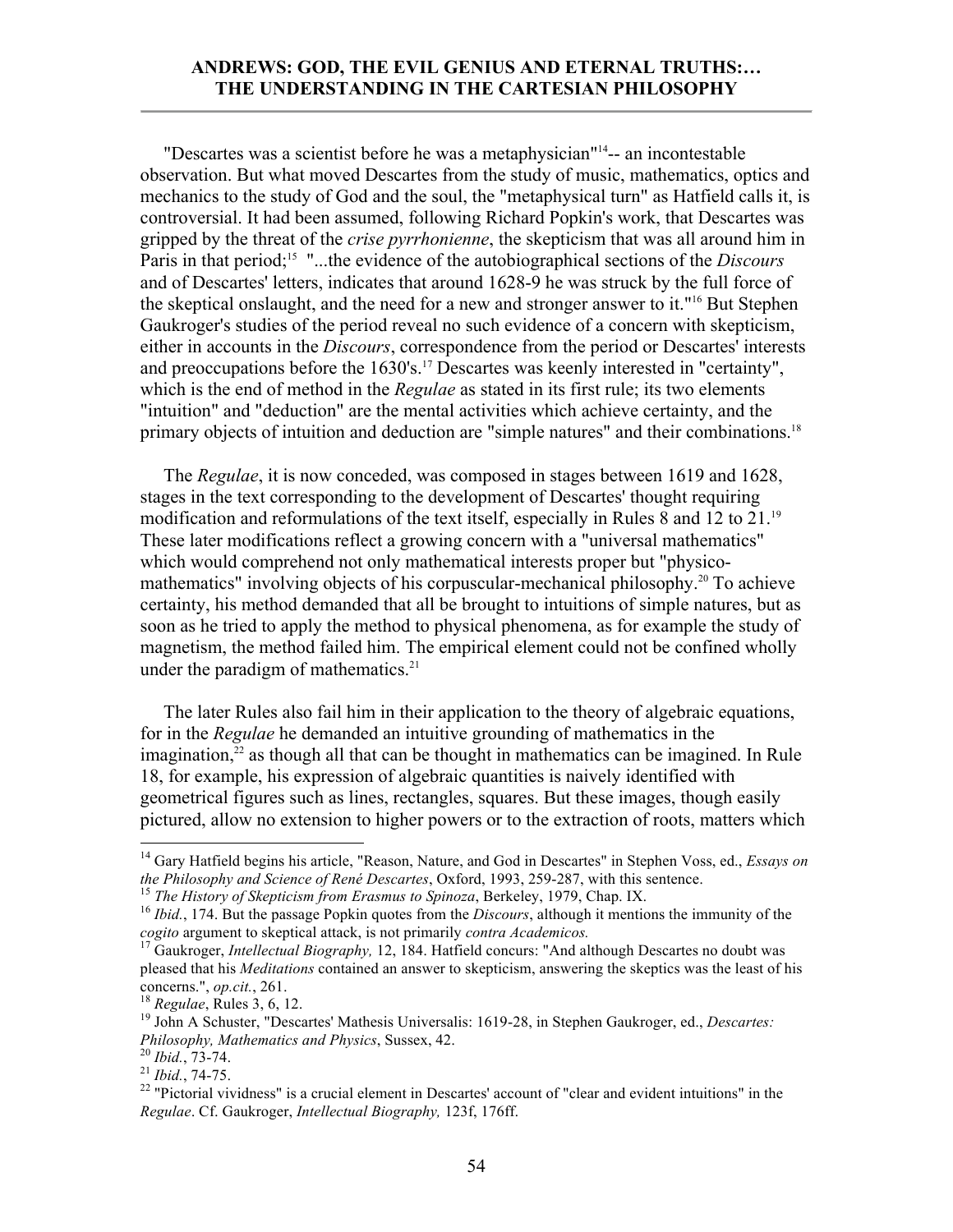are completely revised and accommodated in his *Géometrie* of 1637. The inadequacy of the later *Regulae* is evident finally in the manner in which it ends abruptly with the mere titles of Rules 19 to 21, just as Descartes was about to begin a treatment of a theory of equations.<sup>23</sup>

The *Regulae* is concerned simply with 'certainty' and produces a "way of clear and distinct ideas".<sup>24</sup> But is this enough? Those who hold to the "dissimulation thesis" implicitly think it is sufficient, since they regard doubt about Descartes' scientific procedure and any attempt to overturn the doubt mere elements of the strategy to camouflage his atheistic, materialistic physics. But the "way of clear and distinct ideas" of the *Regulae* was showing cracks. Its abandonment in the late 1620's (and he never returns to it again) was not a ruse but an impasse. Gaukroger notes that Descartes' interest in mathematics greatly diminished, and even though he returned to it to produce the *Geometry*, his principal work had already been done.<sup>25</sup> Beeckman reports that when Descartes visited him in October, 1628, Descartes said that he had nothing more to accomplish in arithmetic and geometry, having done in the previous nine years all that was humanly possible.[AT x, 331] And on 15 April 1630, he wrote to Mersenne, "As for Problems [i.e. mathematical problems], I would send you a million to propose to others if you desire it; but I am so tired of mathematics and now hold it in so low esteem that I could no longer bother to solve them myself."[AT i, 139]

 The *Regulae* was not enough for Descartes: the "way of clear and distinct ideas" was not a sufficient foundation for his scientific work, both because its uncritical application to a natural world with an empirical element did not work, revealing the need for a firmer foundation than mathematical certainty, and because a mathematics grounded in the imagination failed him, undermining his confidence and interest in what formerly had been the paradigm of clear and distinct knowledge. Descartes was now confronting the empirical, and would soon recognize that mathematical certainty was itself not enough for truth.

#### **2. The Creation Of Eternal Truths**

 The initial statement of the theory of "the creation of eternal truths" in the letter of 15 April 1630 reflects on God as lawgiver: God establishes mathematical truths in nature after the manner of a king laying down laws for his kingdom. They depend on Him no less than the rest of his creation. But our relation to these truths is quite otherwise: there is no single one that we cannot grasp if our minds turn to consider it, for they are all inborn in our minds, much as a king would imprint his laws in the hearts of his subjects if he had the power to do so. "But" one might ask "could He not change these eternal truths as the king might change the laws of his kingdom?" Only if God's will can change, and we understand God's will to be eternal and unchanging. God's will is indeed free and his

<sup>&</sup>lt;sup>23</sup> Schuster. 77-8.<br><sup>24</sup> Gaukroger, *Intellectual Biography*, uses this phrase. The *Regulae* speaks of "intuiting the truth distinctly and clearly" (Rule 9) and "clear and distinct propositions" (Rule 11).

<sup>25</sup> *Intellectual Biography,* 180.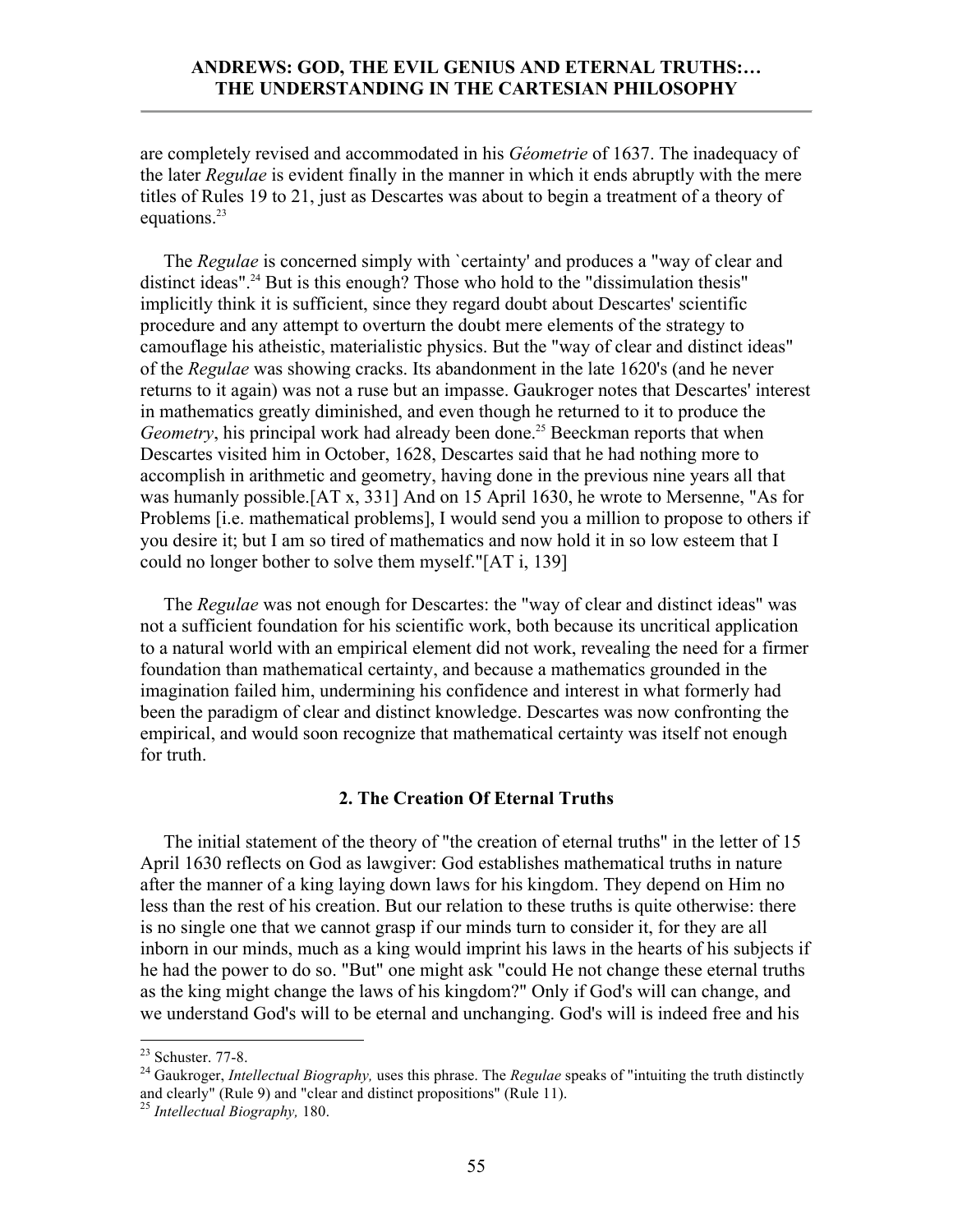power beyond our grasp.[AT i, 145-6] In this first statement mathematical truths are understood as the products of God's absolute power, and from that side God is above everything and is absolutely free.<sup>26</sup> Taking this element by itself, one might conclude that Descartes is a voluntarist.<sup>27</sup> But such an interpretation is hard to sustain in the face of the other side, for the eternal truths are wholly necessary for our understanding, and possess an immutability and eternality from the divine immutability itself.<sup>28</sup>

 The doctrine on the surface is theological (Descartes calls it `metaphysical', which it is). It is an explicit reaction to two positions concerning eternal truths which were then current and known to him. Cardinal Bérulle, founder of the Oratory, he who had been impressed at hearing Descartes and had encouraged his research<sup>29</sup>, reviver of such Augustinian doctrines as the need for divine illumination, used that doctrine to explain the nature of eternal truths: they emanate from God as rays from the sun. In the subsequent letter to Mersenne, Descartes expressly rejects that position: "I do not conceive [eternal truths] as emanating from God like rays from the sun."[To Mersenne, 27 May 1630, CSMK 25; AT i, 152] It is abundantly clear why he must reject this view when his thoughts achieve philosophical expression, for eternal truths depend on God for their truth and could never themselves be used, as they were in St. Augustine, as grounds for affirming God's existence.<sup>30</sup> As he explained in the same letter, eternal truths are true or possible only because God knows them as true or possible; they are in no way true independently of Him. Then he add the rich theological statement that in God will and knowing are one thing "in such a way that by the very fact of willing something [God] knows it, and it is only for this reason that it is true."[To Mersenne, 6 May 1630, CSMK 24; AT i, 149] "In God willing, understanding and creating are all the same thing without one being prior to the other even conceptually."[CSMK 25-6; AT i, 153] This being the case, the immutability of the eternal truths is well-founded: if God's will could change, then the divine understanding, one with the divine will, would also change; that is, the divine understanding would have earlier been in error, or at least incomplete.<sup>31</sup>

 <sup>26</sup> Cf. Margaret Osler, *Divine Will and the Mechanical Philosophy*, Cambridge, 1994, whose evidence and argument I follow here.

<sup>&</sup>lt;sup>27</sup> Gaukroger, *Intellectual Biography*, 206, interprets Descartes as having "an extreme view of God's powers", which would support a view of God as completely transcendent. "What was at stake was not the existence of God *per se*, even the God of Christianity, but whether there was a compelling form of rational argument, independent of faith, which showed the existence of the *right kind* of God." (p.196), a God who is not tied in any way to His creation. This is assuredly interpreting Descartes as a voluntarist 28 Osler uses the medieval distinction of the absolute and ordained powers of God to characterize Descartes'

views. She says, p. 130, "It is with regard to his ordained power that Descartes was an intellectualist: he accepted the existence of some necessity in the world, something that voluntarists could never accept because of their emphasis on the utter contingency of the world."

 $^{29}$  Both were present at a lecture given by an alchemist, Chandoux, where Descartes attacked the speaker and the audience who applauded his views, for being willing to accept probability as the new standard of truth. The original account of the lecture and Descartes' response is given by his early biographer Baillet, and recounted in Popkin, 174.

<sup>30</sup> See my " 'Si enim fallor, sum': the Logic of Certainty in St.Augustine and Descartes", *Proceedings of Ninth International Congress of Patristic Studies*, Oxford, 1983. 31 Cf. Osler, 131.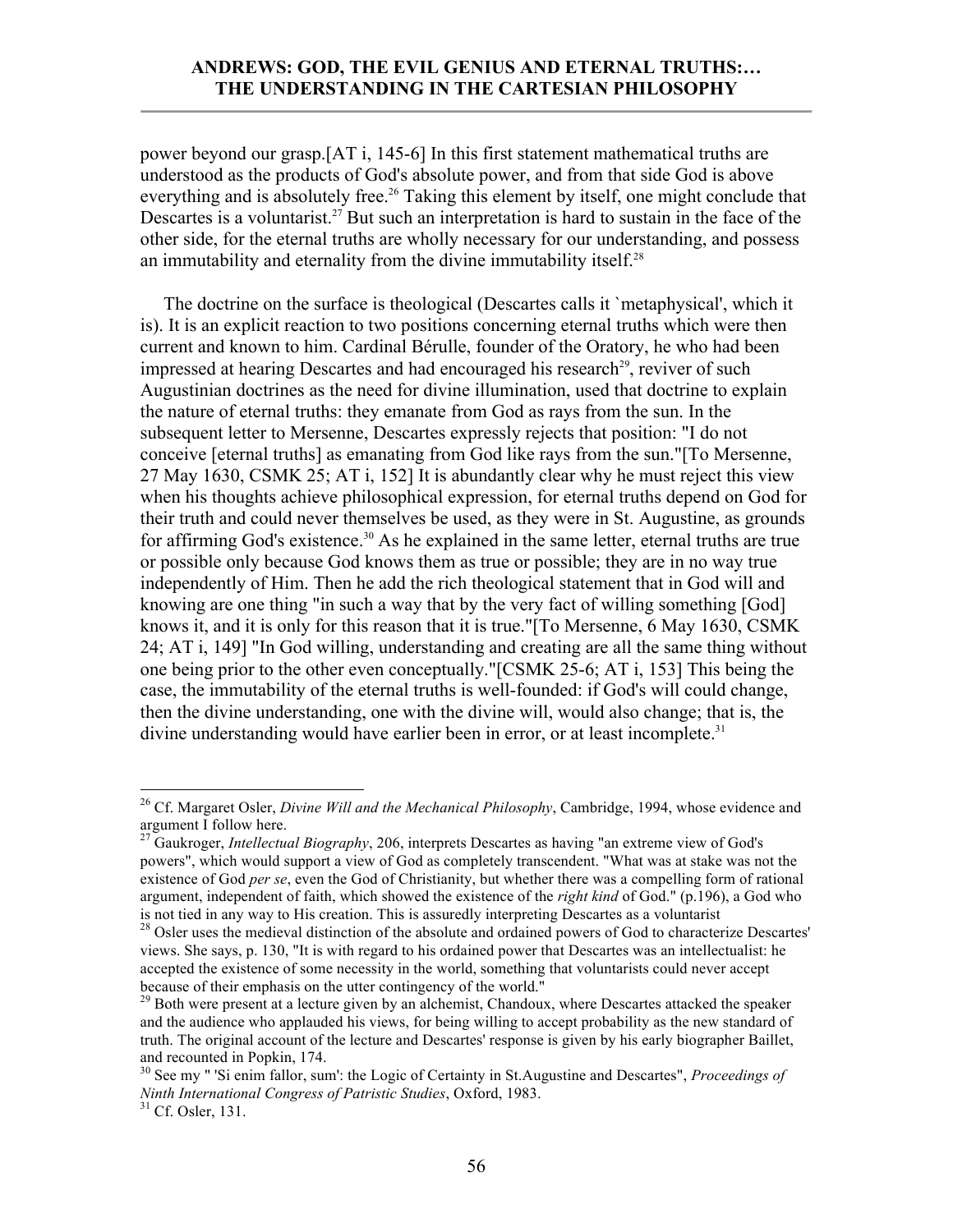Mathematical truths are described as perfectly comprehensible to a finite understanding, thus not in content superior to human thought. But God, infinite, eternal, immutable, creator of all things, is spoken of as "cause whose incomprehensible power surpasses the bounds of human understanding". This recognition of the complete disparity of eternal, mathematical truths and the divine "cause" of those truths signifies an absolute break with the Neo-Platonic past which saw essences of created things as 'participations' of the divine essence and these truths as 'attenuations' of the divine understanding, where God, in contemplating them, does nothing but contemplate Himself. This account reigned for well over a thousand years - we find it from St. Augustine<sup>32</sup> to Bérulle<sup>33</sup> - and Descartes here sweeps it away.

 The other view of eternal truths which Descartes rejected was more extreme, the position of Suarez: "These propositions are not true because they are known by God, but rather they are only known by God because they are true, independently of whether one could explain why God knows them to be true."34 Descartes rejects this position in that same letter to Mersenne, 6 May 1630:

As for eternal truths, I say that *they are true or possible only because God knows them as true or possible, and they are not known as true by God in any way that would imply that they are true independently of Him.* And if men understood the meanings of their words properly, they could never say without blasphemy that the truth of something is prior to the knowledge that God has of it.<sup>35</sup>

 In the subsequent letter, God is described as the "efficient and total cause" of the eternal truths, "the author of the essence of created things no less than of their existence; and this essence is nothing other than the eternal truths."[To Mersenne, 27 May 1630, CSMK 25; AT i, 152] Here again let us note the break with the past. The recognized view was the familiar Neo-Platonic one of the Middle Ages and the Renaissance: essences as forms were properly thought of as participations of the divine essence. It follows therefore that creation was the free divine act of bringing [some of] these eternal essences into existence (as in the case of angels), of embodying some others, thus bringing many individual things having the same essence or form into existence; God is the creator of existences, but not of these eternal essences. Essences might be thought of as possible beings, beings that could possibly exist, and creation the actualizing of such possible beings. Here Descartes is saying that God is the free creator of the possibilities

 $32$  St. Augustine moves to a knowledge of God's existence through the eternal truths of mathematics, for him higher than the changing human subject, to the unchangeable God. *De lib. arb*. II, iii7-xv39; *De vera* 

<sup>&</sup>lt;sup>33</sup> See J-L. Marion, *La théologie blanche*, Paris, 1981, 140-159, for a full account of the 'exemplarism' of Bérulle in its relation to Descartes.<br><sup>34</sup> Quoted in Stephen Gaukroger, *Descartes, an Intellectual Biography*, Oxford, 1995, 205.

<sup>&</sup>lt;sup>35</sup> AT i, 149. The italicized words, as noted in Jean-Luc Marion, *La theologie blanche*, 27-8, are in Latin in a letter otherwise in French, and stick closely to the syntax and terminology of the Suarez text quoted above, clearly and deliberately reversing the thought expressed in Suarez. It is said that Suarez adds elsewhere, even more radically, that even if God did not exist, the eternal truths would still be true.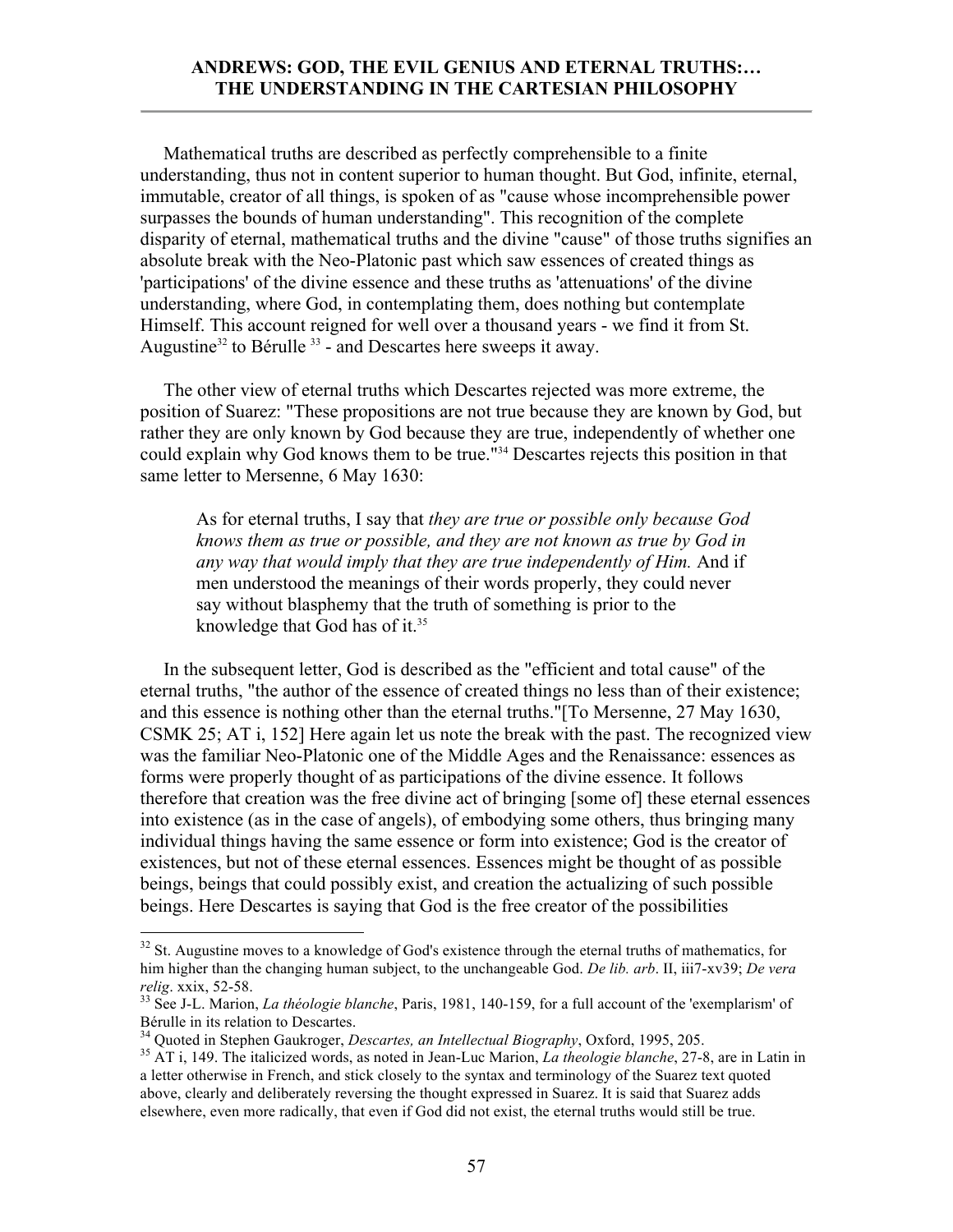themselves, the free creator of essences. God is prior to and determines what is possible. Descartes draws the Augustinian term 'eternal truths' and the Scholastic term 'essence' into an identity - the eternal truth that 'lines drawn from the center to the circumference are equal' is the essence of the circle.36

 God was as free "to make it not true that all the radii of the circle are equal - just as he was free not to create the world," [To Mersenne, 27 May 1630, CSMK 25; AT i, 152] -- a significant statement in two respects. First of all, the truths of mathematics are drawn into relation to the created world. Amos Funkenstein explains this mutual relation:

Mathematical relations (and geometry, for Descartes, is throughout quantifiable) constitute all that is known and all that can be known about matter...In the light of the interchangeability of geometry and matter, Descartes's belief that God could have abstained ... from creating mathematics may be given a minimal and most conservative interpretation: God could have abstained from creating *matter*. This interpretation rests on the assumption that the eternal truths (e.g.mathematics) do not exist Platonically in and of themselves, but are always truths in reference to existent things  $\ldots$ <sup>37</sup>

 There is also the interesting and careful way in which Descartes puts the matter. He did not say that God could have made a circle with unequal radii. Nor does he do so in later discussions of the Divine freedom. Although Descartes will grant that God could ordain things we do not understand [Rep.II Obj., AT vii, 436-7], still he never suggests that God could have brought it about that twice four was, say, nine, or that the three angles of a triangle were equal to, say, three right angles. He says rather, "God could have brought it about that it was not true that twice four makes eight" [Rep. II Obj., CSM II, 294; AT vii, 436] and God could have "made it false that the three angles of a triangle were equal to two right angles."[To Mesland, 2 May 1644, CSMK 235; AT iv, 118-9] This careful manner of stating these possibilities is too little noted by commentators,<sup>38</sup> and as a result they attribute to Descartes a radical voluntarism bordering on incoherence.

 What is the significance of this theological position on the creation of eternal truths? It is universally agreed that the doctrine is original to Descartes.<sup>39</sup> Étienne Gilson says it is

<sup>&</sup>lt;sup>36</sup> Cf. Bréhier, p.194.<br><sup>37</sup> Theology and the Scientific Imagination, Princeton, 1986, p.184.

<sup>&</sup>lt;sup>38</sup> Hide Ishiguro in "The Status of Necessity and Impossibility in Descartes", in Rorty, *op.cit.*, 459-471, addresses fully the significance of the difference. She provides an account of even the most radical statements of Descartes concerning God's freedom, e.g. that God was free to have made it not true that contradictions are incompatible, and finds Descartes' position consistent. But others do not make the distinction. Gaukroger, *Intellectual Biography*, for example, says, "God could have created a world in which the radii of a circle were unequal but which was identical to the present one in every other respect." (p. 205) ; Daniel Garber, *Descartes' Metaphysical Physics*, Chicago, 1992, 154, makes the error Ishiguro condemns, and Funkenstein notes the difference but considers the matter in Descartes ambiguous. 39 See the evidence in Marion, *La théologie blanche*, 11-12.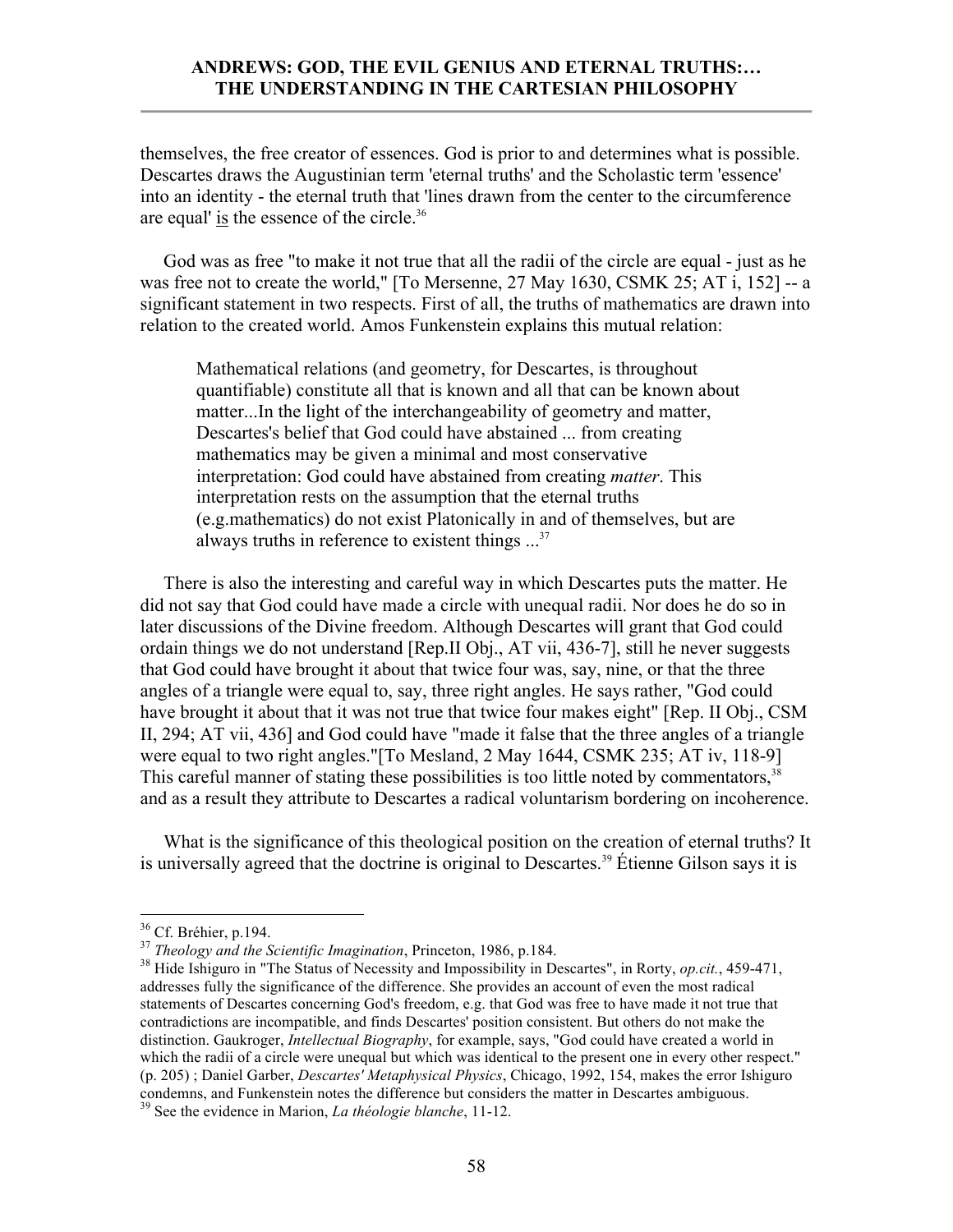"perhaps the most original "<sup>40</sup>; Alquié recognizes in it "the key to Cartesian metaphysics"41, but as Marion observes, "...to recognize it as a key is not enough: a key opens, but the opening accomplished, it loses all essential interest...the opening [overture] in philosophy as in music must cease for the act to begin."<sup>42</sup> It is the "key" surely in this sense, that it reveals the problematic which the later metaphysics must address. Descartes abandoned the *Regulae*<sup>43</sup> with its naive confidence in the mathematical method he described there, for reasons we have already explored. We might ask how it came to pass that he began to reflect on these divine matters? Modest suggestions are offered -- was it, in composing *Le Monde*, that he wanted to avoid theological difficulties by counterbalancing his theory of the impossibility of a vacuum with a strong theological assertion of Divine omnipotence?44 Was it a desire to situate his sense of the necessity of mathematical truth into a suitable theological framework?<sup>45</sup> Was it, as Gaukroger suggests, to bolster the idea of an utterly transcendent God, the "right sort of God" suited to a mechanistic science of nature?<sup>46</sup>

 There is no need to look further for the reason Descartes turns to a consideration of these matters in 1630. The logic of the situation is clear enough: the impasse he had reached in his mathematical and methodological studies is enveloped, comprehended and overcome in the doctrine of the "creation of eternal truths", in his religious or theological consciousness. God who freely creates all things -- the universe and mathematics which embodies its truth, has also freely created finite minds to understand those very truths. All the elements of a foundation for a Cartesian science of nature are there, but in the form of theological doctrine and faith. How shall they achieve philosophical form? The doctrine of the "creation of eternal truths" is a true revelation for him who had been forced to abandon the naive confidence of the *Regulae*. That same doctrine is the problematic which he must address philosophically in the *Meditations*.

#### **3. A Philosophical Foundation For Human Understanding**

 There is in the Cartesian philosophy a set of interrelated theses and suppositions revolving around the fundamental principle "Whatever is clear and distinct is true". Any

 $45$  Osler suggests this, p. 126, but does not offer any explanation of what this might mean.

<sup>&</sup>lt;sup>40</sup> *La liberté chez Descartes et la théologie*, Paris, 1913, 157<br><sup>41</sup> Alquié, 90.<br><sup>42</sup> Marion. *La théologie blanche*, 13.

<sup>&</sup>lt;sup>43</sup> Jean-Luc Marion argues that the *Regulae* is not abandoned. Rather, it has a nascent metaphysics in its account of simple natures, an account which is brought to fruition in the *Meditations*. See his "Cartesian Metaphysics and the role of the Simple Natures" in John Cottingham ed. *The Cambridge Companion to Descartes*, Cambridge, 1992, 115-139. Together with his account of the *Meditations* as essentially related to the objections raised against the *Discours* and to the *Objections* and *Replies*, there emerges a view of the Cartesian corpus as one of continuous reference forward and backward.

<sup>44</sup> Garber's hypothesis, 149-154, somewhat undermined by his `voluntarist' interpretation of Descartes' doctrine. See n. 53.

<sup>46</sup> *Intellectual Biography*, 196-99.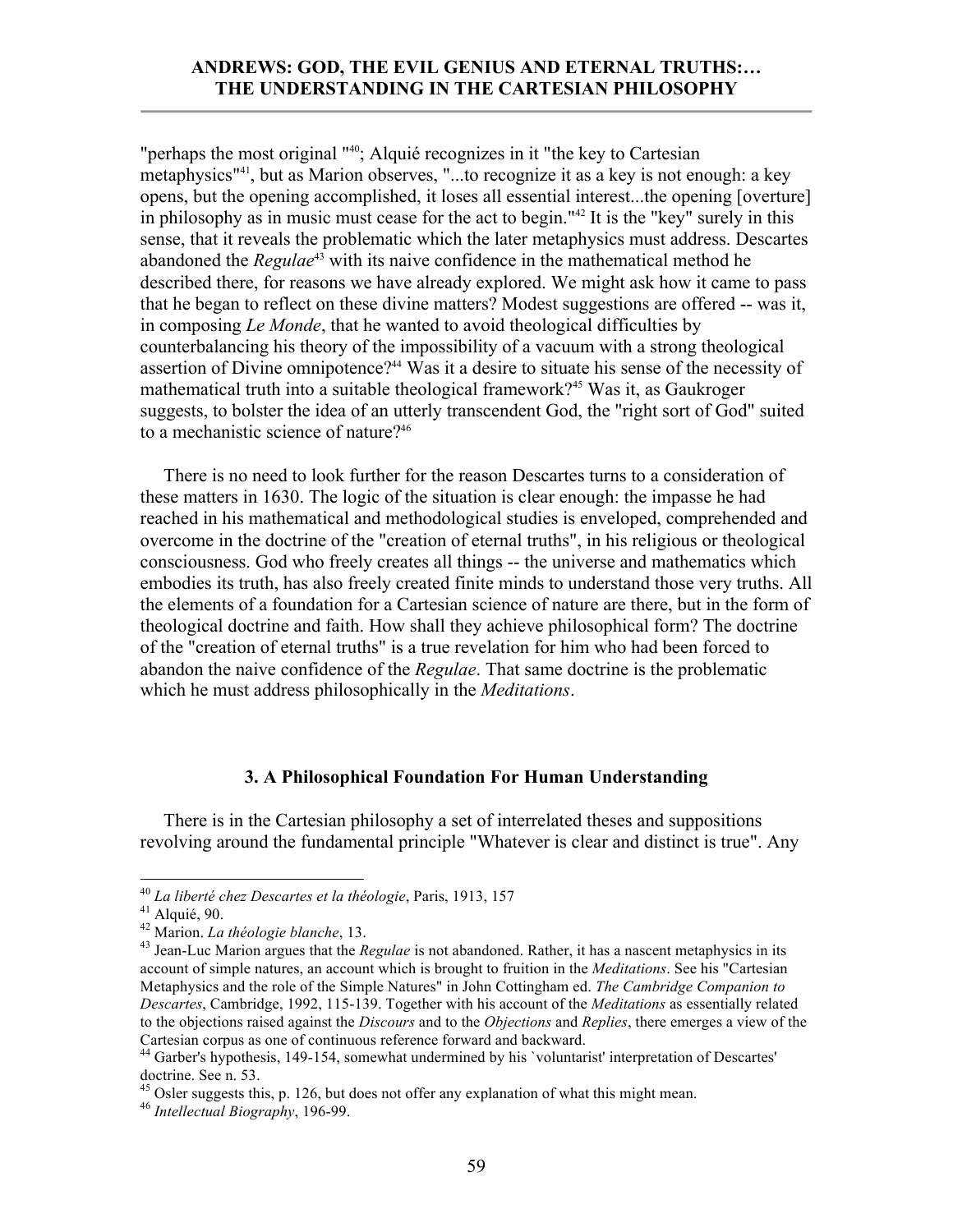one of these theses therefore involves the others and cannot really be clarified without reference to them. Hyperbolic doubt pushed to the limit with the `demon' hypothesis, the relation of that hypothesis to God's omnipotence and His creation of eternal truths, the proof of God's existence as guarantee of those same eternal truths and the problems of circularity surrounding that proof, are so entwined that a proper treatment of one clarifies much about the others.

 Here I shall weave these theses around the hypothesis of the Evil Demon, the *genius malignus*, the supposition Descartes employs to push doubt to its extreme point, "substituting", as Gilson said, "for a simple critique of our knowledge a critique of our means of knowing."47 The *genius malignus* makes its appearance as the last stage and culmination of doubt in Meditation I, after Descartes has employed well-used skeptical devices such as the illusions of the senses, the possibility of madness, of dreaming. He claims a certain originality for the hypothesis of a deceiving demon, and it is only in the *Meditations* that he employs the device.<sup>48</sup>

 Descartes' employment of the supposition of an evil demon manipulating our minds on the one side, or changing the truth itself on the other, so that what was true yesterday might no longer be true today, is the work of no ordinary demon. In that hypothesis, which has a certain appeal to the imagination, Descartes initiates a critique of the understanding itself. It is immediately aimed at "eternal truths", that is, mathematical truths which for Descartes are properly truths of the understanding. It is an easy step from the doctrine of the "creation of eternal truths" to a requirement for a Divine guarantee of them. It is even easier to understand why the Evil Demon hypothesis can highlight their dubitability without that guarantee. We shall turn our attention to the Divine guarantee first, together with the proof for God's existence in Meditation Three, and then to the scope of the deception emanating from the Evil Demon after that, for the latter will take us to the full discussion of the relation of the Evil Demon to the Divine omnipotence.

#### *(a) The Requirement of a Divine Guarantee*

 For mathematical truths to be redeemed after the hypothesis of the Evil Demon has rendered them dubitable, it is required that we prove the truth of the principle of the understanding, "What is clear and distinct is true." For this to be established we must have a valid proof that God exists and is no deceiver. But from the beginning, commentators were concerned that Descartes' proof was not valid, that he was guilty of circular reasoning. The matter is addressed twice in the Objections and Replies which were published with the *Meditations* and also in the *Conversation with Burman*. Descartes' responses have proven challenging to contemporary analysis.

<sup>&</sup>lt;sup>47</sup> *Discours de la Methode, Texte et Commentaire, Paris, 1925, 290.*<br><sup>48</sup> In Descartes' *Conversation with Burman* he says, "This is why he raises not only the customary difficulties of the Sceptics but every difficulty that can possibly be raised; the aim is in this way to demolish completely every single doubt. And this is the purpose behind the introduction at this point of the demon, which some might criticize as a superfluous addition." CB, 4.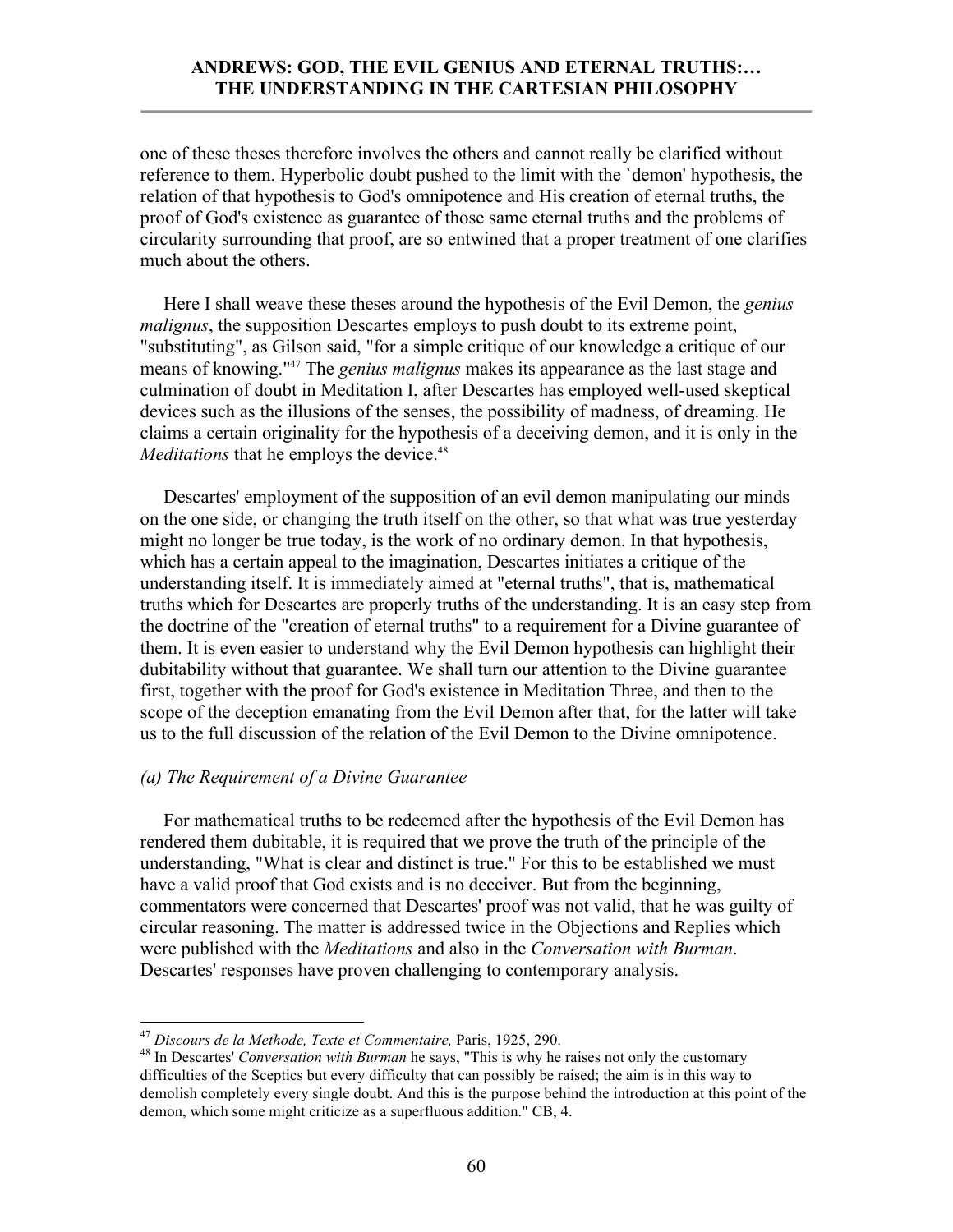Arnauld's difficulty in Fourth Objections is directed at the proof in the Third Meditation:

I have one further worry, namely how the author avoids reasoning in a circle when he says that we can be sure that what we clearly and distinctly perceive is true only because God exists. But we can be sure that God exists only because we clearly and distinctly perceive this. Hence, before we can be sure that God exists, we ought to be able to be sure that whatever we perceive clearly and evidently is true." [CSM II, 150; AT vii, 214]

In response to Arnauld, Descartes distinguishes what we perceive clearly [*clare percipimus*] and what we recall having clearly perceived before [*recordamur nos antea clare percipisse*]. He refers Arnauld to what he answered in the Second Set of Replies. The objectors had more or less the same problem as Arnauld, and to them he replied:

I expressly declared that I was speaking only of knowledge of those conclusions [quoting indirectly from Med. 5] which can be recalled when we are no longer attending to the arguments by means of which we deduced them [*quarum memoria potest recurrere, cum non amplius attendimus ad rationes ex quibus ipsas deduximus*]" [CSM II, 100; AT vii, 140]

 These two responses have convinced some commentators [W. Doney, "The Cartesian Circle", *Journal of the History of Ideas,* Vol.XVI (1955), 324-38; Bernard Williams in his article on Descartes in *The Encyclopedia of Philosophy, 1967* (but not in his *Descartes, The Project of Pure Enquiry*, Pelican, 1978) that God is used as the guarantor of the memory. As Cottingham explains, "According to this view, when I clearly and distinctly perceive P, I can know the truth of P even if I do not yet know that there is a God; after I have proved God's existence, however, I can know the truth of P even if I merely 'remember' that I once clearly and distinctly perceived it."<sup>49</sup> This would be an odd claim if taken literally, since memory is notoriously fallible.

 But there is another way to interpret Descartes' explanation, one which gathers the former into itself as we shall see. This interpretation is more easily available in the responses of Descartes to Burman. Burman says there seems to be a circle in the third Meditation, because the author proves that God exists through axioms, even though he is not yet certain about not being deceived about these [*probat auctor Deum esse per axiomata, cum sibi necdum constet se in iis non falli*]. To this Descartes answers that he

 $^{49}$  CB, xxvii. Cottingham's explanation is confirmed in a letter to Hyperaspistes, August 1641, where Descartes says: "Certainly I have never denied that the sceptics themselves, as long as they clearly perceive some truth, spontaneously assent to it. It is only in name, and perhaps in intention and resolve, that they adhere to their heresy of doubting everything. But I was dealing only with things which we remember having clearly perceived earlier, not with those which we clearly perceive at the present moment, as can be seen on pages 84 and 344 [AT,vii, 69, 245]." AT iii, 434.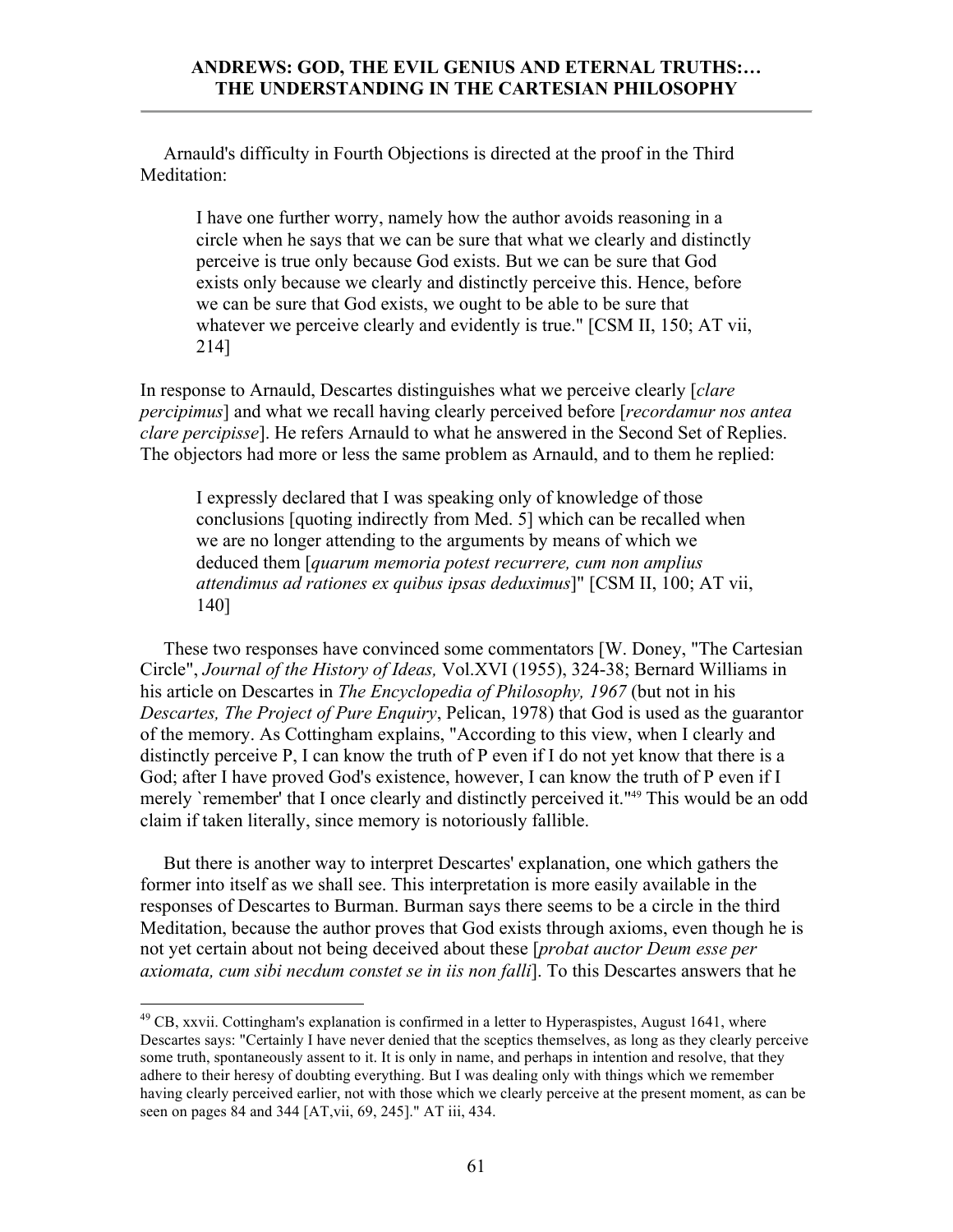proves and knows he is not deceived in them because he is attending to them [*quoniam ad ea attendit*]*;* as long as he does it, he is certain that he is not deceived, and is compelled to assent to them [*quamdiu autem id facit, certus est se no falli, et cogitur illis assentiri].* Cottingham draws attention to the express reference here to the mind focussing on and attending to a proposition, and in that light he interprets Descartes' references to memory. Since we cannot attend to an unlimited number of propositions at one time (we can attend to more than one proposition, Descartes says in CB, AT v, 148), there would be no possibility of systematic knowledge without some guarantee that our discursiveness is not an ultimate ground for doubt about such systematic knowledge.

 In other passages too it is clear that the issue is whether what we knew clearly *when we attended to it* can be said to be true when we're no longer attending directly to it. Common principles and axioms, for example "It is impossible that one and the same thing should both be and not be" cannot be denied by anyone who carefully focuses his attention on them (*...quoniam ea ab eo, qui attente ad illa animadvertit, negari non possunt.)* And perhaps the clearest passage is later in CB: "If we were ignorant that all truth has its origin in God, then however clear our ideas were [*quamvis tam clarae essent ideae nostrae*], we would not know them to be true or that we were not mistaken, that is to say when we were not paying attention to them and [only] recalled having perceived them clearly and distinctly. [*scilicet cum ad eas non adverteremus, et quando solum recordaremur nos illas clare et distincte percepisse.*] [CB, 49-50, AT v, 178.]

 It is also asserted that before we know God exists we can be certain of common notions, of the *cogito*, even of the truths of mathematics *while we are thinking of these matters*, but we cannot know they are true without knowledge of God. If we turn our attention away from them even in the self-conscious reflection on what we are contemplating, we can doubt them, through an Evil Demon perhaps, so long as we do not know God exists. In this account, certainty is of simple apprehension: immediate, passive, available to an attentive mind. Truth is in judgment, an act of will, is therefore mediated and only properly available to us after we know God exists. This view is supported by the texts too. Consider, for example, the several places where Descartes denies true knowledge to the atheist, especially revealing in this passage:

The fact that an atheist can be said to `know clearly that the three angles of a triangle are equal to two right angles', I do not deny; but I affirm that this cognition is not true science because no cognition that could be rendered doubtful seems fit to be called science; since we are supposing him to be an atheist, he cannot be certain that he is not deceived even in those things which are most evident to him, as has been shown sufficiently; and even if this doubt does not occur to him, it can nevertheless occur, if he examines [the matter] or if someone else proposes it; neither will he ever be free of doubt unless he first acknowledge God. [Rep. II Obj., CSM II, 101; AT vii, 141]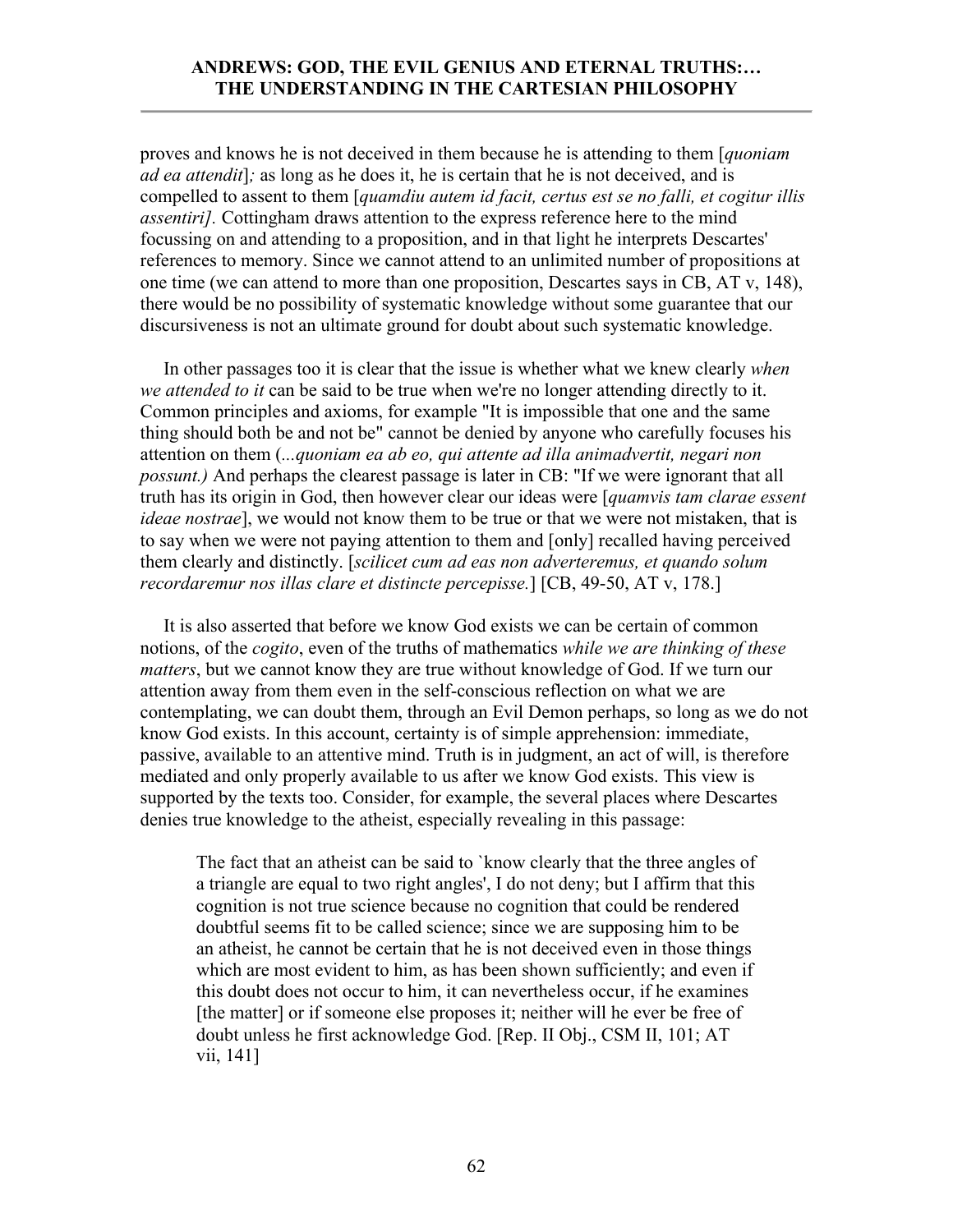The moment of certainty, as prior to the knowledge of truth, is nowhere more dramatically stated than in Meditation Three. There Descartes looks from one side to the other, from the simple considerations of mathematics to the possibility of a deceptive god, then back again.

But what about when I was considering something very simple and straightforward in arithmetic and geometry, for example that two and three added together make five, and so on? Did I not see at least these things clearly enough to affirm their truth? Indeed the only reason for my later judgment that they were open to doubt was that it occurred to me that perhaps some God could have given me a nature such that I was deceived even by matters which seemed most evident. And whenever this presentiment of the highest power of God occurs to me, I cannot but admit that it would be easy for him, if he so desired, to bring it about that I err even in those things which seem to me I see most evidently with the mind's eye. Yet when I turn to the things themselves which I think I perceive very clearly, I am so convinced by them that I spontaneously declare: let whoever is able to deceive me, he can never cause me to be nothing while I shall think myself something; or make it true that I have never been since I now in truth exist; or even more strongly that two and three are more of less than five, or similar things in which I see a manifest contradiction. [Med.III, CSM II, 25; AT vii, 36]

Can he be deceived in all these things which seem to him most manifest? So long as he does not know whether God exists, and whether he can be a deceiver, then Descartes can be deceived: "For if I do not know this, it seems that I can never be quite certain about anything else."

 The texts support two positions on the subject of what precisely it is that is wanting prior to the proof for God's existence: on the one hand, without that proof, there is only the certainty of the moment and no possibility of a systematic knowledge, no possibility then of science; on the other hand, without that proof, there is no knowledge properly speaking. So it would seem justifiable to say that the movement from the *cogito* to the proof for God's existence is a movement from *certainty* to *truth*.

## *(b) The Proof of God's Existence in Meditation Three*

 If Descartes would know that anything exists other than his own *ego*, in particular if he would know that God exists, he can only appeal to his knowledge of himself, that is, of his own mind and its contents. The argument he constructs in the Third Meditation does not violate this restriction. Moreover, proceeding in this manner reveals a new kind of knowledge of God quite beyond the methods of medieval speculation. To move to a knowledge of God through the sensible world is only possible by a *via negativa*: God is not what His creatures are, not finite, not mutable, not corruptible. Knowing only what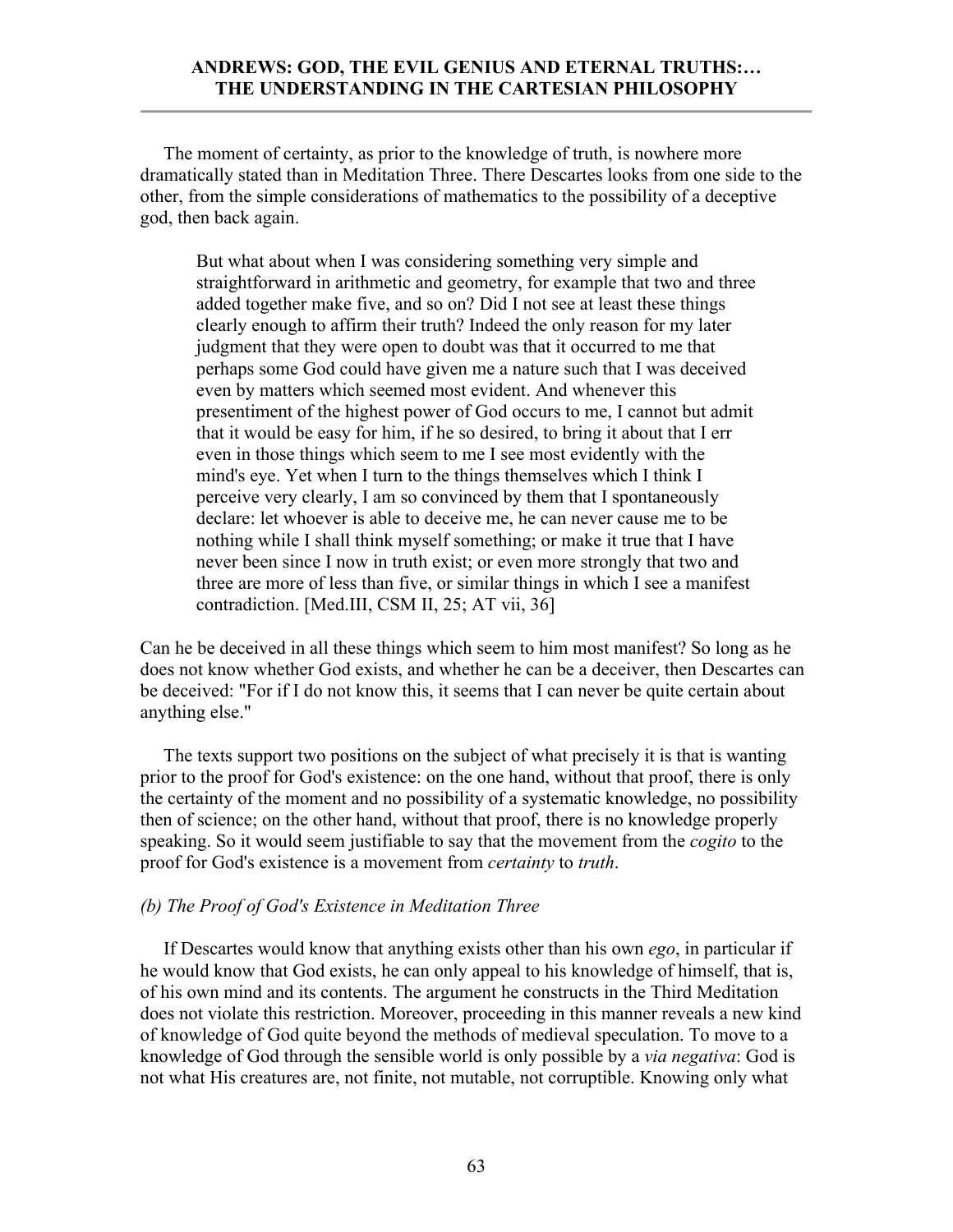God is not is the price that must be paid if our knowledge must ascend to God from our experience of the sensible world.

 The elements of Descartes' first argument that God necessarily exists as cause of the idea of God in Descartes' mind are: (1) that he has (and we have if we attend to it) an idea of God, "an infinite substance, eternal, immutable, independent, most intelligent, most powerful, and from whom I myself and whatever else, if anything else exists, is created." [CSM II, 31; AT vii, 45] (2) and that he has this idea requires a cause possessing as much perfection and reality as the object of the idea, that is, that the cause of the idea must be no less than "infinite substance, eternal, immutable, independent, most intelligent, etc." Both elements have been criticized more or less severely ever since the *Meditations* appeared. Hobbes in the third set of *Objections* denies that there is an idea of God in us [AT vii, 180], Gassendi in the fifth set asks how Descartes could know that God is represented by the idea he has as "supreme, eternal, infinite, omnipotent and the creator of all things" -- indeed, God is infinitely beyond anything we can grasp, and when we try to contemplate him, "it is not only in darkness, but is reducible to nothing." [CSM II, 199-201; AT vii, 287-8]

 The contemporary challenge concerning Descartes' idea of God is provided by Jean-Luc Marion. From the backdrop of the medieval discussion of "divine names"50 Marion finds in the Cartesian idea a concatenation of incompatible attributes: God spoken of as "infinite substance" amounts to an assertion of the "radically unknowable" transcendence of the divine essence<sup>51</sup>, and asserts an "incommensurable gap" between God and creatures; the *a priori* proof of Descartes characterizes God as *summe perfectum* carrying to perfection "every quality finite beings possess imperfectly and therefore on a continuum with them." In the former denomination, God "escapes all finite representations" and, Marion concludes, "the old *via negativa* of theology repeats itself..."; but the latter manner of conceiving God's essence, insofar as it denies the incommensurable gap between God and creatures, is in opposition to the former.

 But this reading of the *a posteriori* proof is anachronistic and entirely opposed by Descartes. The idea of God for which Descartes seeks the cause in Meditation Three is a positive idea as Descartes clearly states.52 There is no return to the *via negativa* of medieval theology -- no derivation of the idea of God from finite things, and no

<sup>&</sup>lt;sup>50</sup> "...from Descartes on, metaphysical discussions of the characteristics and attributes of God consist in transposing and translating, so to speak, into purely philosophical terms theological debates on the divine names as they arise until [*sic*.] the Scriptures, through the intermediation of the formulations given to them<br>by Pseudo-Dionysius the Areopagite (fifth century?) in his celebrated *De divinis nominibus*."

<sup>&</sup>lt;sup>51</sup> Jean-Luc Marion, "The Idea of God" in *The Cambridge History of Seventeenth Century Philosophy,* Cambridge, 1997, Vol. 1, 276.

<sup>&</sup>lt;sup>52</sup> "And I must not think that...my perception of the infinite is arrived at not by means of a true idea but merely by negating the finite. On the contrary, I clearly understand that there is more reality in an infinite substance than in a finite one, and hence that my perception of the infinite, that is God, is in some way prior to my perception of the finite, that is myself." CSM II, 32; AT vii, 45. Marion cannot connect the finite and the infinite in any other way than by "analogy", the *via negativa* which he attributes to Descartes. Descartes himself finds that knowledge of the finite has its foundation directly in the infinite.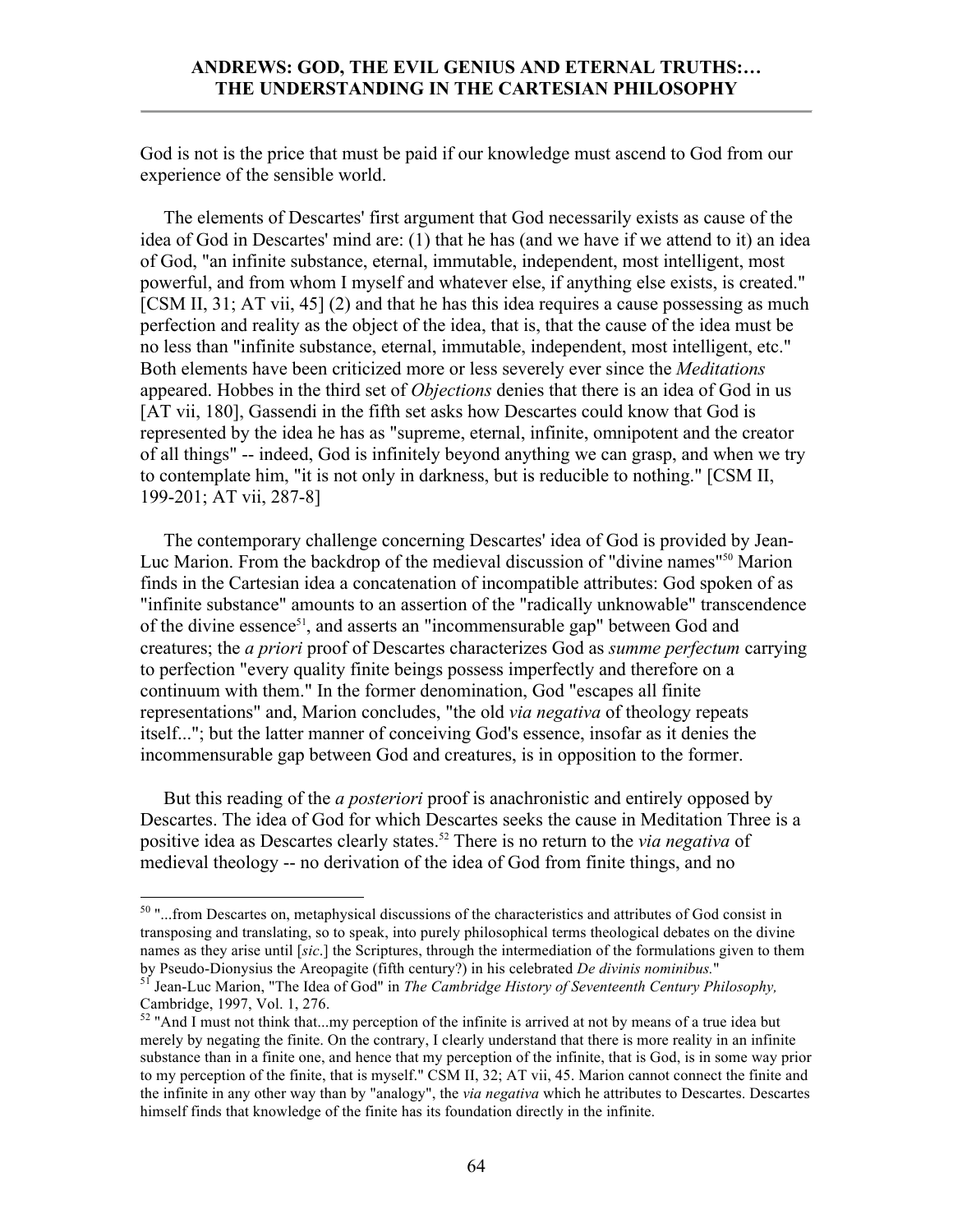movement, therefore, to God from the finite world, a route obviously barred when once the whole sensible world has collapsed under the doubt. In the idea of God which he finds within himself, Descartes regards the attribute "infinite" in the same positive sense in which he later takes the attribute "most perfect".<sup>53</sup> It is fundamental to modern philosophy that it proceed from thought alone, and not from an externality prior to thought. Descartes identifies the idea of God in us as "innate", a poorly chosen word perhaps, but required to distinguish it from medieval derivations. "Now any elements in our thought which do not resemble external objects manifestly cannot have originated in external objects, but must have come from the cause which produced this diversity in our thought." [Rep. III Obj., CSM 132; AT vii, 188] Just as the Protestant reformer knows the moral law as "written in his heart" and not given externally, so Descartes knows this idea of God to be his "innately".

 But is the idea of God which Descartes describes in various ways, sometimes leaving out one or more attributes which he includes elsewhere, non-contradictory? It remains for subsequent seventeenth century philosophy to take up this issue directly, Leibniz in particular, who observes that "we cannot safely infer from definitions until we know that they are real or that they involve no contradiction."54 But Descartes himself recognized the need for some way of knowing the idea to be consistent: he reflects on the question "could this idea of God be materially false and thus come from nothing?" To this he answers "whatever I clearly and distinctly perceive as being real and true, and implying any perfection, is wholly contained in it."[Med. III, CSM II, 32; AT vii,  $46$ <sup>[55</sup> It might have taken centuries for men to come to know this idea which is theirs simply in their rationality, but it is no mere figment: "It is very striking that metaphysicians unanimously agree in their descriptions of the attributes of God (at least in the case of those which can be known solely by human reason)."<sup>56</sup>

 The second element in the proof of Meditation Three which raises objections is the requirement for the cause of the idea in us. There is initial discontent with the sudden appearance of the causal principle itself, "Now it is manifest by the natural light that there must be as much reality in the efficient and total cause as in the effect of that cause."[Med. III, CSM II, 28; AT vii, 40] The principle appears gratuitous and therefore

 $53$  This is obvious further in Meditation Three, where he identifies the two attributes as primary in his idea of God: "This idea of a supremely perfect and infinite being is, I say, true in the highest degree..." CSM II, 31; AT vii, 46.

<sup>54 &</sup>quot;Meditations on Knowledge, Truth and Ideas", in Leroy Loemker ed., *Gottfried Wilhelm Leibniz: Philosophical Papers and Letters*, Dordrecht-Holland, 1969, 293.<br><sup>55</sup> Compare this to Leibniz's demonstration that the idea of *ens perfectissimum* is not contradictory, having

in it only qualities which admit of a greatest degree, and all such qualities are compatible since they are all simple forms absolutely considered. To Elizabeth, Gerhardt, *Philosophischen Schriften von Leibniz* IV, 296.

 $^{56}$  Rep. II Obj., CSM II, 99; AT vii, 138. He continues, "No one can possibly go wrong when he tries to form a correct conception of the idea of God, provided he is willing to attend to the nature of a supremely perfect being."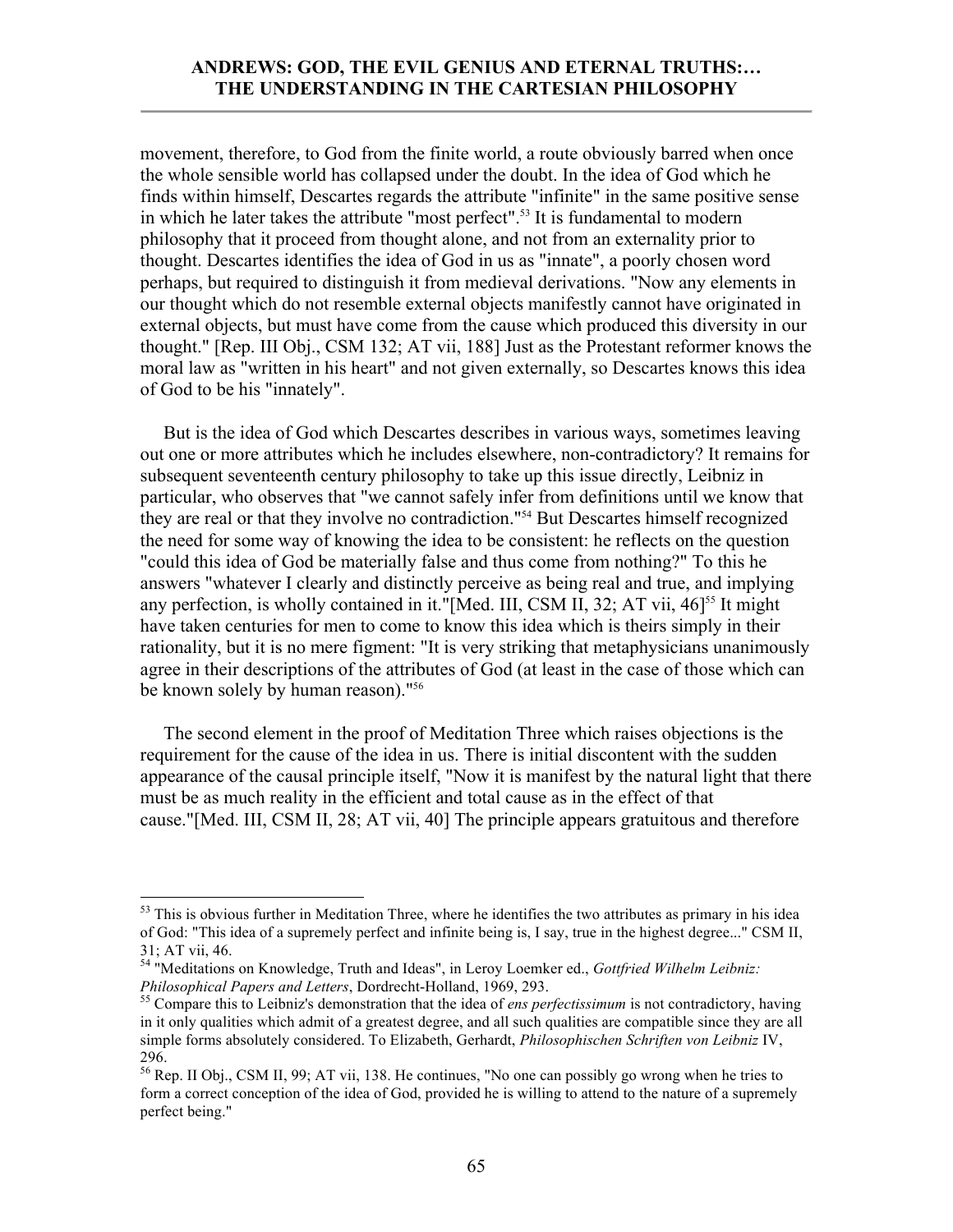suspect.<sup>57</sup> But such principles as "Nothing comes from nothing", or the principle of contradiction, commonly called (at least in Descartes' day) "first principles" are principles of thinking itself,58 known as Descartes puts it by "natural light": they are as indubitable as thinking because they are simply what constitutes our thinking. As Descartes says, "Now some of these perceptions are so transparently clear and at the same time so simple that we cannot ever think of them without believing them to be true. The fact that I exist so long as I am thinking, or what is done cannot be undone, are examples of truths in respect of which we manifestly possess this kind of certainty. For we cannot doubt them unless we think them. But we cannot think them without believing at the same time that they are true, as was supposed. Hence we cannot doubt them without at the same time believing they are true; that is, we can never doubt them."<sup>59</sup> Thinking, after all, is a rational activity and is conducted through rational principles of thought.

 This principle "There is nothing in the effect which was not previously present in the cause" is the same, Descartes says, as the common notion "Nothing comes from nothing". From that principle we may easily grant that "All the reality or perfection which is present in an idea merely objectively must be present in its cause either formally or eminently", for as Descartes reminds us, "This is the sole basis for all beliefs we have ever had about the existence of things located outside our mind" -- what else could explain why we suspect that sensible things exist except that we refer our ideas of them to a cause. It is patently obvious that we make use of the principle in ordinary experience, but refuse, inconsistently, to extend the use of the principle to non-empirical ideas.<sup>60</sup>

 There remains the last objection that we shall consider: why does an idea require a cause which possesses either formally or eminently what is objectively the content of that idea? It is a matter Descartes took up in detail in his reply to Caterus, for Caterus had argued that a thing existing in the mind by means of an idea is not the same as an actual thing, that is, a being located outside the mind. But "since it is merely conceived and is not actual" there is no causality at work here. Descartes agrees that it does not require a cause enabling it to exist outside the mind, "but" he adds,"it surely needs a cause enabling it to be conceived, which is the sole point at issue."[Rep. I Obj. CSM II, 75; AT vii, 103] Then Descartes gives the apt example of the idea of a machine "of a highly intricate design". It would surely be a fair question to ask where the idea came from -- whether

 $57$  Louis Loeb, 244, remarks, "Unfortunately, it is difficult to see what there is to recommend this principle other than its suitability for Descartes' argumentative purposes. One wonders how a figure of Descartes' intelligence, who has undertaken `to withhold...assent from matters which are not entirely certain and indubitable'... and who includes beliefs about mathematics within the scope of doubt, could nevertheless unhesitatingly embrace the principle about causation as a deliverance of the light of nature." 58 Spinoza states that all of the Cartesian philosophy comes from the principle "Nothing comes from

nothing" -- even the *cogito* itself, for if something could come from nothing then thinking could come from

 $^{59}$  Rep. II Obj., CSM II, 104; AT vii, 145-6. These principles are distinguished from mathematical propositions, truths which are perceived very clearly in our minds as long as we attend to the arguments on which our knowledge of them is derived. Thus these kinds can fall under the hyperbolic doubt.

 $60$  Marion questions this extension: "This implies a perhaps enlargement of the domain of causality, in so far as God is represented as the cause of His own idea in the *ego*." "Idea of God", 276.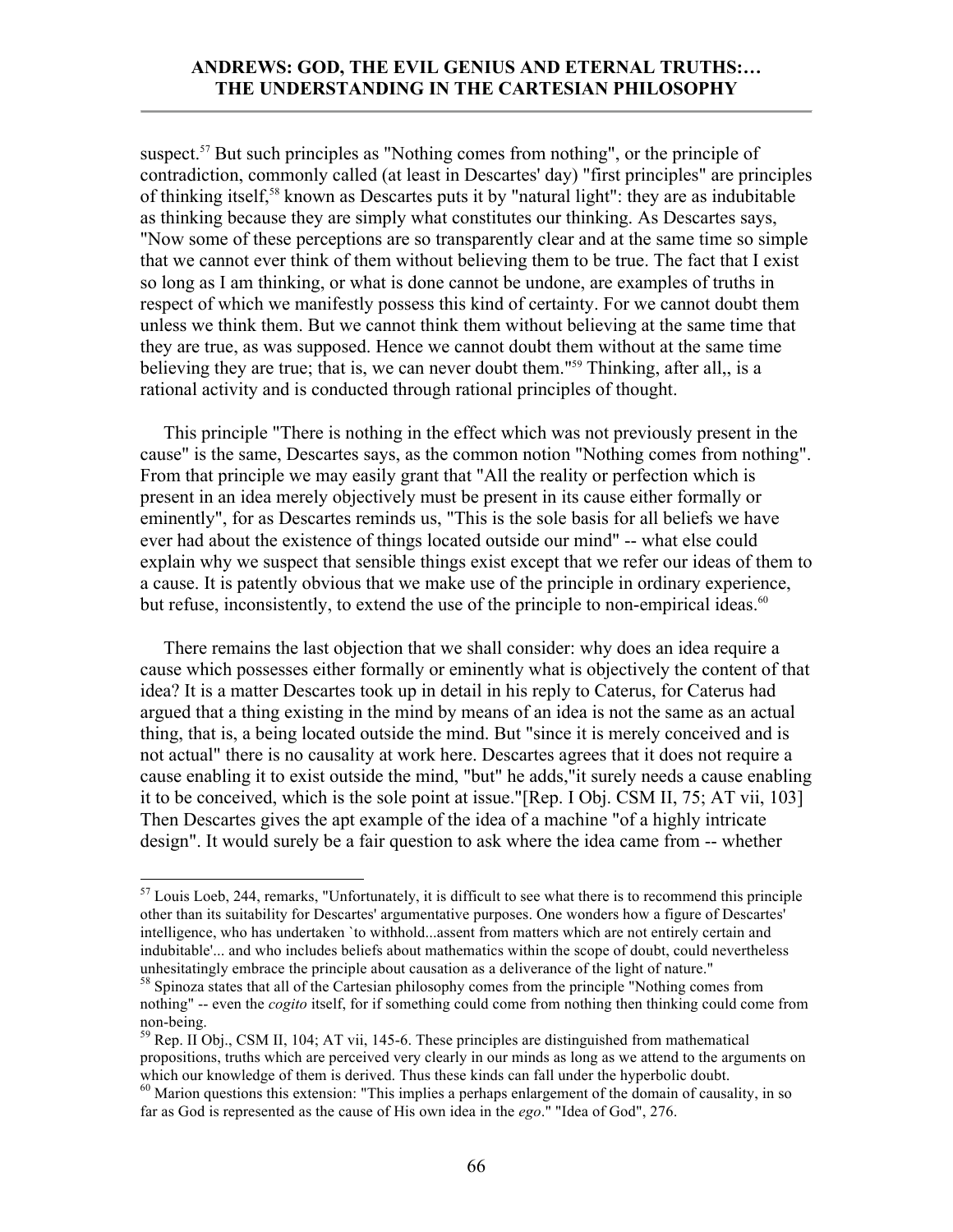there was a real machine of this design which had been seen previously, whether the possessor of the idea, having extensive knowledge of mechanics or a particularly acute mind, might have himself invented the idea. It is a fair question to ask whose "intellectual property" the idea is. We would not be satisfied unless "all the intricacy which is to be found merely objectively in the idea" was found "either formally or eminently in its cause."[Rep. I Obj, CSM II, 75; AT vii, 104] These questions, this requirement, of the cause of the idea are easily granted in ordinary applications, but are, inconsistently, rejected when applied to the idea of God.

 We must let the matter rest here, noting finally Descartes' resignation regarding the matter:

Those who give the matter their careful attention and spend time meditating with me will clearly see that there is within us an idea of a supremely powerful and perfect being, and also that the objective reality of this idea cannot be found in us, either formally or eminently. I cannot force this truth on my readers if they are lazy, since it depends solely on their exercising their own powers of thought.[Rep. II Obj., CSM II, 97; AT vii, 135-6]

### *(c) The Scope of Deception emanating from the Evil Demon*

 It is argued by some that, contrary to what appears to be the case, the fictional Evil Demon is really quite effete and is not even powerful enough to cause us to doubt the truths of mathematics. And here we see a kind of literalism which might or might not add anything to the understanding of the Evil Demon hypothesis. Richard Kennington gives some interesting textual analysis to support his views that mathematics never succumbs to Cartesian doubt and that texts of the *Meditations* "by no means establish that the Evil Demon is omnipotent".

 To support his first claim, that mathematics never succumbs to Cartesian doubt, Kennington notes the following: (1) God "who can do everything" is mentioned as a reason for doubting arithmetic and geometry in Meditation I; then God is withdrawn from the argument as a reason for doubt and replaced by the Evil Demon; (2) No form of mathematics is mentioned after the introduction of the Evil Demon hypothesis in Meditation I and in the recital of those matters which have succumbed to doubt prior to the *cogito* argument in Meditation II. In both places the specific list of dubitables all pertain to bodily things, including Descartes' own body; (3) Only God is offered as a possible reason for doubt about mathematics in *Principles of Philosophy*, I, 5-7: once atheism is considered (there is no Evil Demon mentioned in the *Principles)* the brief list of dubitables does not include mathematics, for again they are restricted to the external in general, to body in particular. This is confirmed in Reply IV Objections, where hyperbolic doubt, which includes doubt about mathematics, is based on "the author of my origin."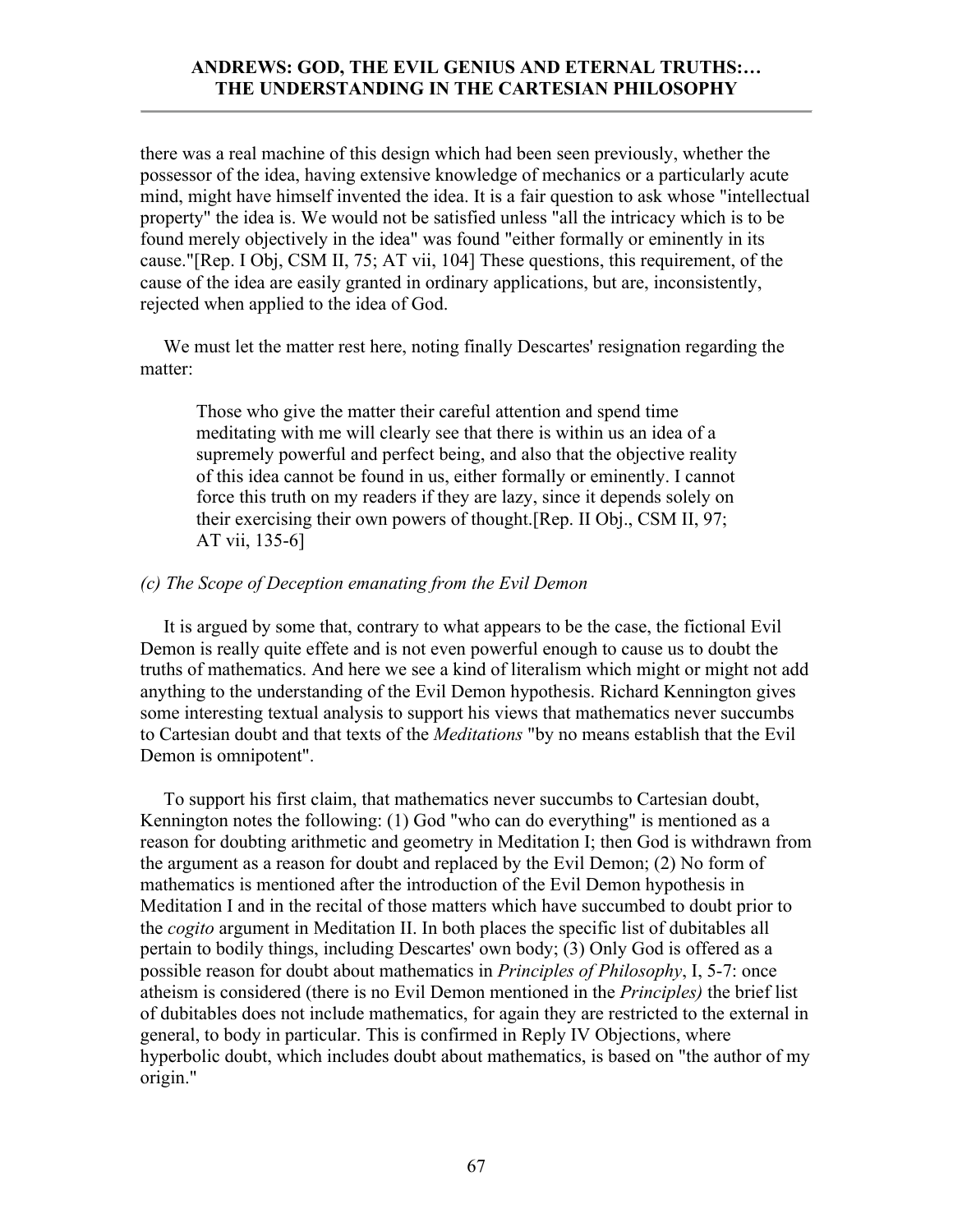What is problematic about the Evil Demon are the ways in which Descartes variously characterizes its power. He, as fully in possession of his philosophy, is perfectly aware that to speak of the Evil Demon as omnipotent and malignant is contradictory. Commenting to Burman on his supposition of the *genius malignus* in Meditation I, which he characterized there as `of utmost power and cunning' [*eundemque summe potentem & callidum*], he notes that what he said in Meditation I is contradictory, since malice is incompatible with supreme power.<sup>61</sup> And later in the same discussion he comments on the same contradiction appearing in Meditation II, where even in the meditation itself he expresses a reservation about conjoining 'highest power' with wickedness.<sup>62</sup> In the *Meditations*, Descartes characterizes only God as a being *qui potest omnia*, or as *omnipotens*. The Evil Demon is described as *summe potens* (on the two occasions noted above) and once as *potentissimus*, which can mean either a very high degree of power, or "highest power".<sup>63</sup> We may conclude that Descartes was at pains to suppose in the Evil Demon sufficient power to deceive us in fundamental ways, but not ultimate power which would render the whole fiction a contradiction.

 Could such a deceiver, of great but limited power then, deceive us regarding mathematics? But more important for the matter at hand (the scope of the doubt) is mathematics subject to hyperbolic doubt? Kennington says, "No", and offers as his argument the relative impotence of the Evil Demon. But whether the Evil Demon, or "some God" , or "a deceiving God" , or "some other being whatever name we call it", it is nonetheless undeniable that mathematical truths, eternal truths in general, fall under the hyperbolic doubt of the first meditation, and such truths are not recovered until the structure of the understanding is established in Meditation IV, and its principle, "Whatever is clear and distinct is true", laid down now indubitably in Meditation V. The reason for ambiguity about the scope of the power of the Evil Demon is this: if the concept of the Evil Demon is to be regarded as non-contradictory, his power must have limits. Then there might be some doubt as to his capacity to deceive us, regarding eternal truths specifically. But there could be no question of the power of God to deceive us if He so willed it. Or could there be?

 And that brings us to a discussion of the Divine omnipotence, whether anything is impossible to the omnipotent God, whether in short God could, if he so willed, be an Evil Demon himself.

#### *(d). The Evil Demon and Divine Omnipotence*

 This; problem has been considered in detail by Martial Gueroult in his masterpiece, *Descartes selon l'ordre des raisons*. He states the problem this way:

<sup>&</sup>lt;sup>61</sup> "...quia cum summa potentia malignitas consistere non potest." AT, v, 147.<br><sup>62</sup> "...suppono deceptorem aliquem potentisssimum, &, si fas est dicere, malignum..." AT, vii, 26.<br><sup>63</sup> These characterizations are given in *Eternal Truths and the Cartesian Circle: a Collection of Studies*, New York, 1987, 442.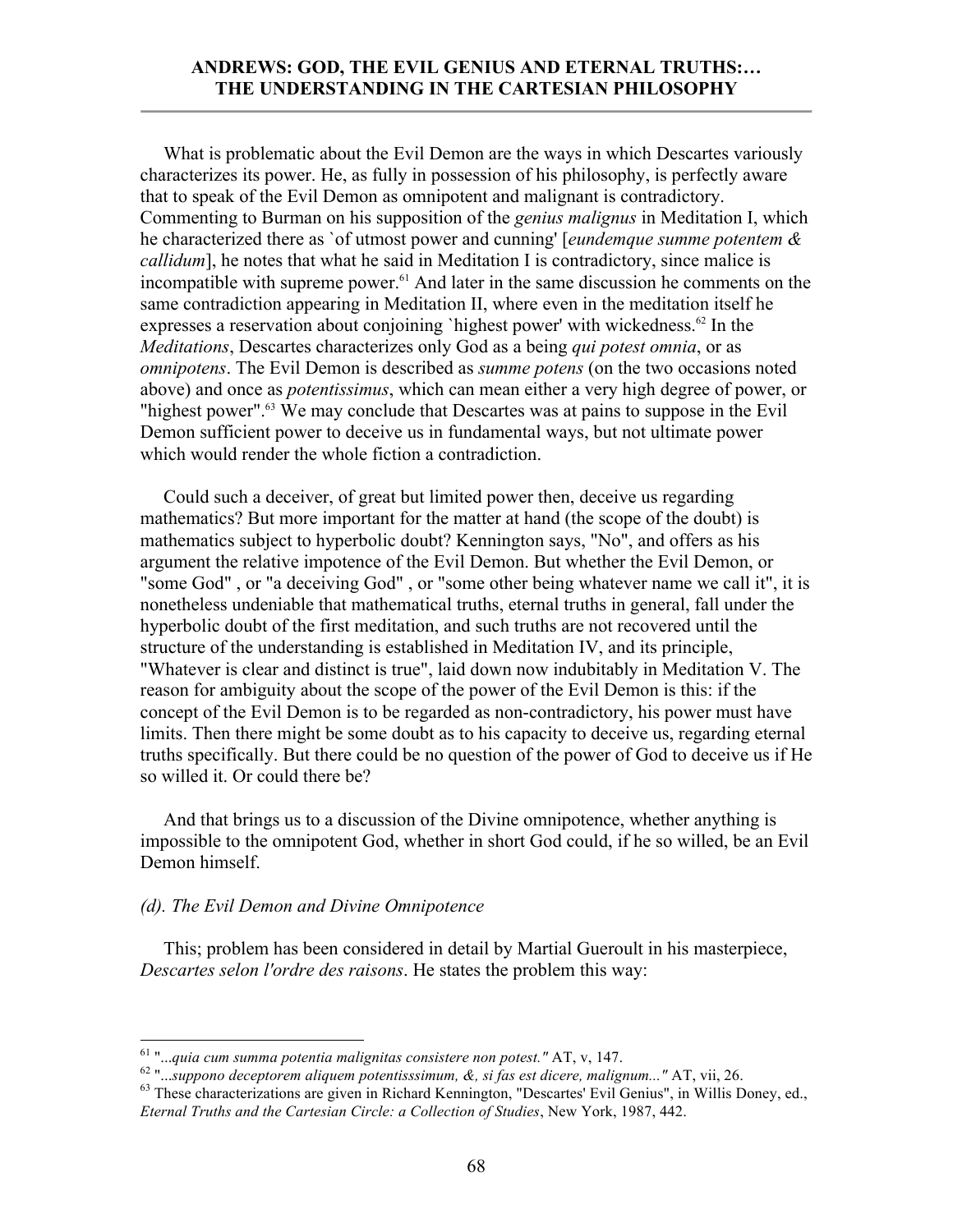The hypothesis of the great deceiver, or the fiction of the evil genius, which constitutes the instrument of metaphysical doubt, poses a problem that of its origin or of its foundation. Is it based, at least in part, on the nature of things, having its roots in some truths of Cartesian philosophy? Or is it, on the contrary, an artifice entirely alien to these truths, such that once these truths are discovered they radically abolish the pretext in whose name it was invoked?<sup>64</sup>

Some scholars, Gueroult names Gouhier and Bréhier, are persuaded that the Evil Demon is grounded in the nature of Divine omnipotence abstractly considered. Descartes says that God does not make the world to exist because he saw that as good; rather it is good solely because he made it. And  $2+3=5$  is true solely because God made it true. They reason further that God was as free to deceive us as he was free to create truths other than those we recognize as true. What saves us from universal deception, on this account, is God freely choosing to limit his omnipotence through his goodness. This is a decidedly nominalist reading of Descartes, where God's *potentia absoluta* can do anything at all, but what he does, through his *potentia ordinata*, is good and true simply in the doing. Peter Geach reads Descartes as possessed of this doctrine of absolute omnipotence, and shows the doctrine to be incoherent.<sup>65</sup> Stephen Gaukroger also expresses this radical interpretation of Descartes on divine omnipotence:

In his correspondence with Mersenne on the question of eternal truths, we saw that Descartes maintains that God's transcendence is such that he is not bound by empirical or even mathematical truths. He has created truths and could have created them differently, in a way that completely surpasses our understanding. Or, to put the matter in epistemological terms, He could have made all our beliefs false ... The epistemological correlate of the complete transcendence of God's powers takes the form of the introduction of hyperbolic doubt.<sup>66</sup>

But this is to look upon Divine omnipotence as arbitrary and capricious, or as Gueroult puts it, "God's power would thus conceal in its foundation something irrational and anarchical."<sup>67</sup>

 What other interpretation is available to us which is both faithful to the texts and theologically sound? The Divine omnipotence must be shown to ground the doctrine of the creation of eternal truths while suppressing the Evil Demon hypothesis, that is, omnipotence properly understood would itself defeat deception. And so the texts will testify: "...and although the ability to deceive appears to be an indication of cleverness or power, the will to deceive is a mark not only of malice, but of weakness [*imbecilitas*]."[Med. IV, AT vii, 53] Omnipotence is radically opposed obviously to

<sup>&</sup>lt;sup>64</sup> *Ibid.*, Vol I, 21.<br><sup>65</sup> "Omnipotence", *Philosophy*, Vol. 48 (1973), 7-20.<br><sup>66</sup> *Intellectual Biography*, 316-7.<br><sup>67</sup> Gueroult, I, 22.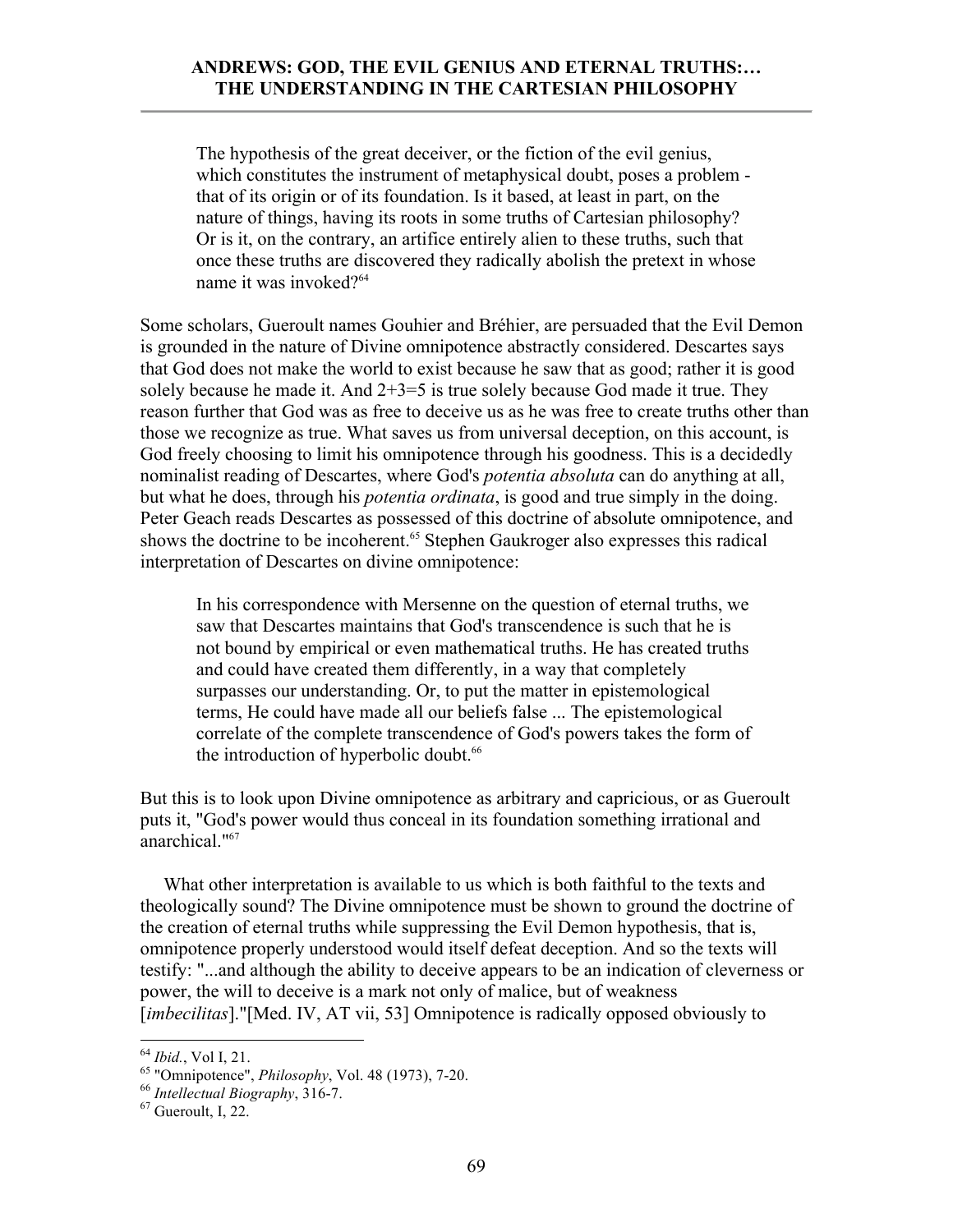*imbecilitas*, and itself also excludes malice: "...malice is incompatible with supreme power."[CB, 4] It is Descartes' constant and established position that deception is wholly excluded from the Divine Being;: "The assertion that it is self-contradictory that men should be deceived by God is clearly demonstrated," he says, "from the fact that the form of deception is non-being, toward which the Supreme Being cannot tend." [Rep. VI Obj., AT vii, 428]

 Then the God who could, if he would, "make it not true that all the radii of the circle are equal" [To Mersenne, AT i, 152], who could have "made it false that the three angles of a triangle were equal to two right angles" [To Mesland, 2 May 1644, AT iv, 118], who "could [perhaps] have commanded a creature to hate him, and thereby made this a good thing to do" [CB, AT v, 160], who "could have made it false that contradictories cannot be true together" [To Mesland, AT iv, 118], this same God cannot deceive us, and it is his omnipotence which suppresses deception. Clearly a deeper understanding of the Divine omnipotence is demanded if these matters are to be drawn together coherently.

 There is already identified something that the omnipotent God cannot do: he cannot be the source in us of deception, for the reason that the Supreme Being "cannot tend to nonbeing". This which God cannot do can be generalized: whatever would limit the Divine omnipotence, or stands opposed to it, is absolutely impossible. Thus, "it is repugnant that God should deprive himself of his own existence, or that he should lose it externally." [AT v, 546]. Again, it is impossible to make beings independent of himself: "It is not the case that God would be showing the immensity of his power if he made things which could exist without him later on; on the contrary, he would thus be showing that his power was finite, since things once created would no longer depend on him." [To Hyperaspistes, August 1641, AT iii, 429]. Because of God's immutability, it is absolutely impossible for God to undo what has been [To More, 5 Feb 1649, AT v, 273], or to undermine causal relations: "Whatever is in God is not in reality separate from God himself; rather it is identical with God himself. Concerning the decrees of God which have already been enacted, it is clear that God is unalterable with regard to these..." [CB, AT v, 348].

 There are, as Gueroult identifies, two orders of impossibility and two orders of truth in Descartes' system.<sup>68</sup> We have discovered a realm of *absolute impossibility* founded on the uncreated truth of the omnipotent Divine Being. Then there is the region of impossibility referring to our understanding, the realm of created "eternal truths". In our world, "there cannot be a mountain without a valley" [Med. 5; also to Arnauld, 26 June 1648, AT v, 223], the sum of the angles of the triangle are equal to two right angles, and in general "contradictories cannot be true together". But these are not *absolute impossibilities*, or at least are not known *quoad nos* as absolutely impossible.

I do not even dare say that God could not make it the case that a mountain be without a valley or that one and two not make three. I say only that God

 <sup>68</sup> Gueroult, Vol.II, 20-28.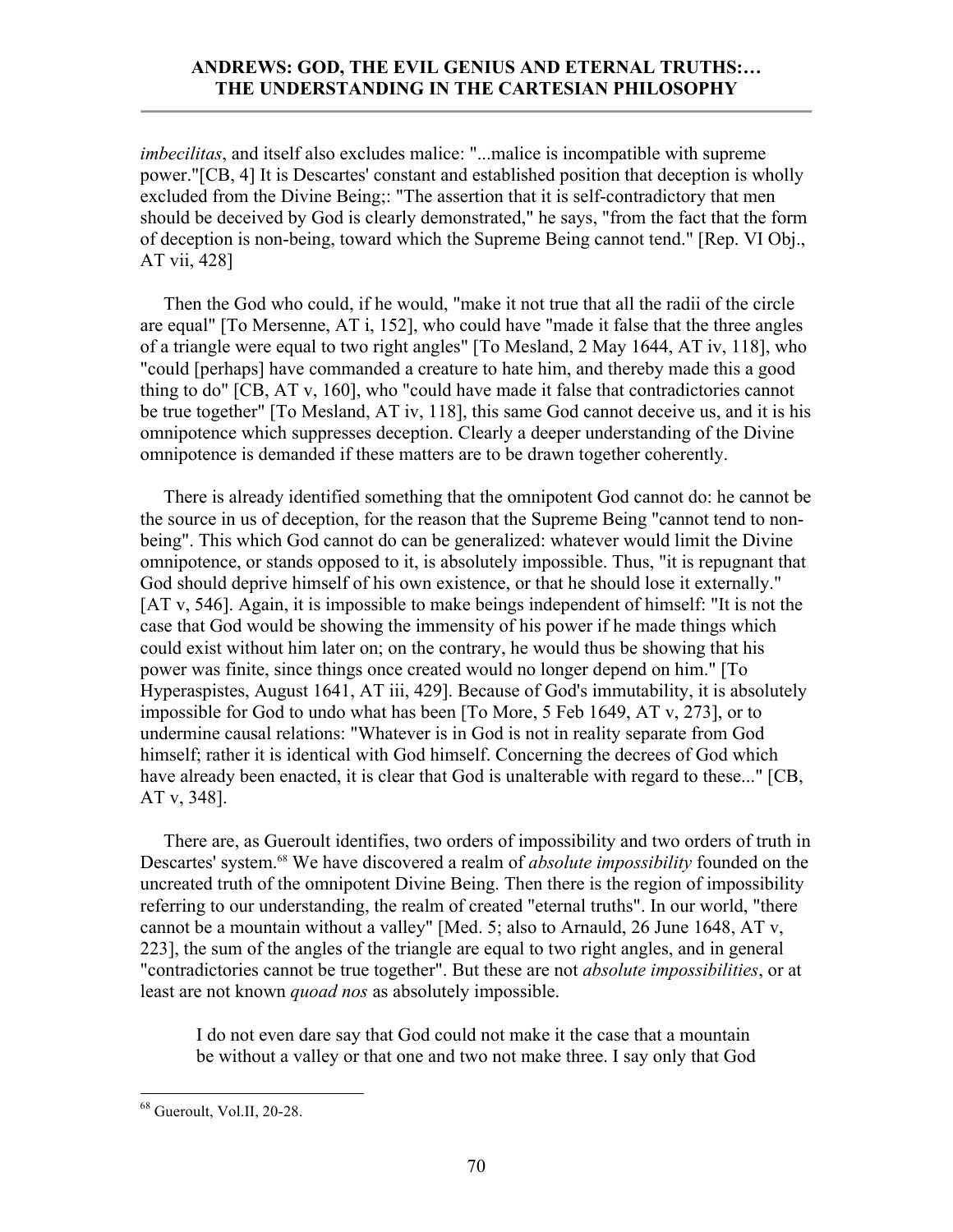gave me a mind such that I cannot conceive a mountain without a valley or a sum of one and two which should not be three. [To Arnauld, 29 July 1648, AT v, 224]

 There is a letter to Henry More in which Descartes muses about these two orders of impossibility. More could not accept that God could not create a vacuum, and his difficulty prompts this answer:

But you are quite ready to admit that in the natural course of events there is no vacuum: you are concerned about God's power, which you think can take away from the contents of a container while preventing its sides from meeting. For my part, I know that my intellect is finite and God's power is infinite, and so I set no limits to it; I consider only what I am capable of perceiving, and what not, and I take great pains that my judgement should accord with my perception. And so I boldly assert that God can do everything which I perceive to be possible, but I am not so bold as to assert the converse, namely that he cannot do what conflicts with my conception of things - I merely say that it involves a contradiction. And so, since I see that it conflicts with my way of conceiving things for all body to be taken out of a container and for there to remain an extension which I conceive in no way differently than I previously conceived the body contained in it, I say that it involves a contradiction that such an extension should remain there after the body has been taken away. I conclude that the sides of the container must come together...In the same way I say that it involves a contradiction that there should be any atoms which are conceived as extended and at the same time indivisible. Though god might make them such that they could not be divided by any creature, we certainly cannot understand that he might deprive himself of the power of dividing them. Your comparison with things which have been done and cannot be undone is not to the point. For we do not take it as a mark of impotence when someone cannot do something which we do not understand to be possible, but only when he cannot do something which we distinctly perceive to be possible Now we certainly perceive it to be possible for an atom to be divided, since we suppose it to be extended; and so, if we judge that it cannot be divided by God, we shall judge God cannot do one of the things which we perceive to be possible. But we do not in the same way perceive it to be possible for what is done to be undone - on the contrary, we perceive it to be altogether impossible, and so it is no defect of power in God not to do it.

Descartes here distinguishes what is *absolutely impossible* from what is impossible to our understanding. If he does not say it here explicitly, it is nonetheless true and everywhere implied that in the Cartesian philosophy, what is impossible *quoad nos* is drawn into relation with the realm of absolute impossibility, created "eternal truths" with uncreated